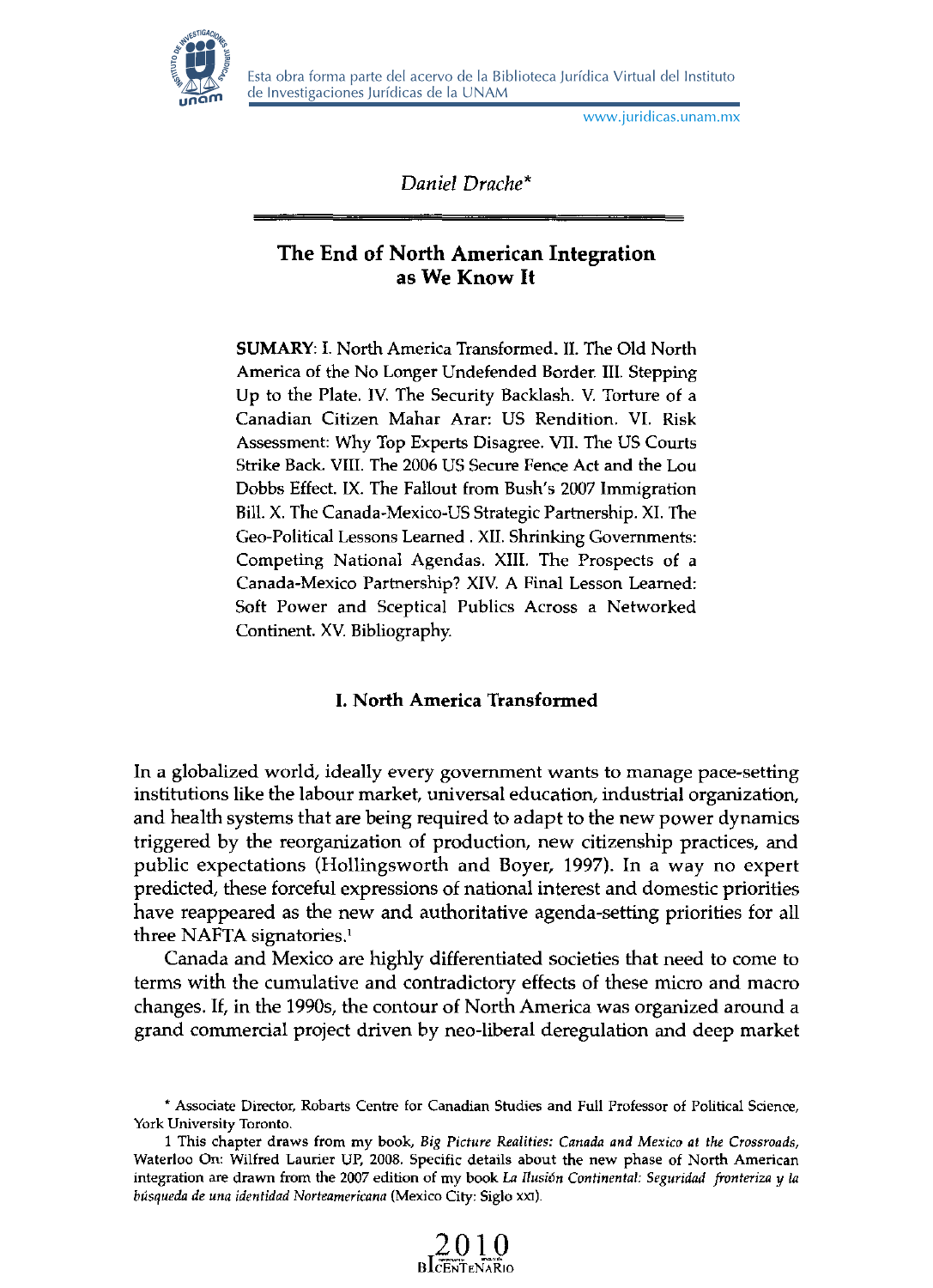access, in this new century, security, and immigration have overtaken the once seemingly unstoppable dynamic of NAFTA as the driver of the North American cornmunity (Randall and Konrad, 1992). Many if not all of these changes are breath taking in their consequences.

The proposition that needs to be examined critically is that fifteen years after the signing of NAFTA there is no urgent need to proceed to the next stage in integration. lncreasing trade facilitation, improving the system of trade dispute panels, and reducing the transaction costs of a security-first border remain a set of generalized concems for all three governments.



# Figure 1 The Asymmetrial NAFTA Triangular Trade

Further integration projects have met with powerful opposition from the U.S. Congress. The Central American Free Trade Agreement (CAFTA) received Congressional consent by the barest majority after months of White House armtwisting and vote-buying (Alden and Yeager 2005). The Bush and Obama

**BLCENTENARIO**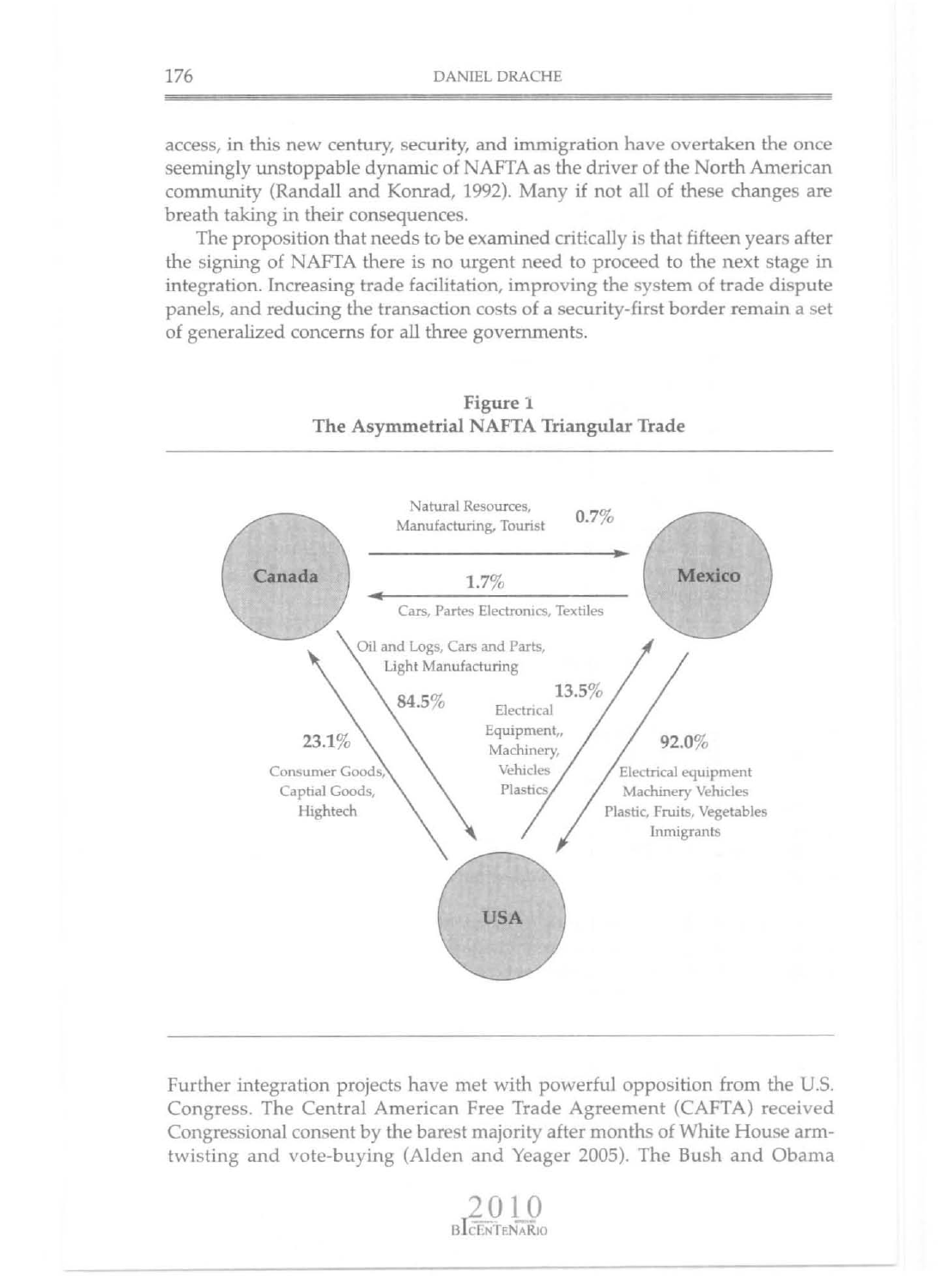Administrations are preoccupied with Homeland Security, and as the quagmire in Iraq costs more American lives and consumes billions of tax dollars, there are few incentives for Washington to gear up for a battle with the Republican Congress to broaden and deepen North American integration. Public opinion in Mexico and Canada has expressed little enthusiasm for a big next step. There are a lot of doubts and reservations about a second round of North American integration.

Strikingly, many Canadian businesses do not see deepening NAFTA as the preferred initiative to resolve the many strategic challenges that will reshape their operations over the next five years. High costs and a rising Canadian dollar are forcing Canadian manufacturers to look inward to respond to rapidly changing supply and demand chains. In a recent survey of Canadian manufacturers and exporters, conducted by the Canadian Manufacturers and Exporters Association improved North American market access did not even make the top ten list of strategic challenges for the roughly 1000 firms surveyed (Drache, 2008a). Without a strong consensus, publics in both countries would need a huge amount of convincing and arm-twisting in order to deepen NAFTA and constrain Canadian and Mexican sovereignty in new ways.

This chapter sets out to answer the following questions: For Canada and Mexico, given these uncertainties, what is the next move in a post-NAFTA world? More integration? Integration through trade only? Or building closer ties through a new framework for economic cooperation? Will a NAFTA-plus agenda alleviate the disparities in economic development between the NAFTA countries? Does Mexico need a different economic strategy? Have most of the NAFTA effects already been captured? If this is the case, a major re-evaluation of N AFTA is needed before any new round of integration is undertaken.

By way of a conclusion, we will see that immigration and development require rethinking from the ground up. NAFTA's distributional effects have skewed its macro-benefits in favour of the U.S. Negative distributional effects have seriously compromised the competitive advantage that a handful of Mexican and Canadian industries have derived from an era of North American Free Trade. On the most critical issues of enhanced citizenship rights, poverty eradication and a return of public authority after the triumph of market fundamentalism, there is no room for ambiguity. Deepening the North American partnership remains a far-off reality short on economic and social substance.

### 11. The Old North America of the No Longer Undefended Border

At one time, Canada boasted of having the world's longest undefended border, today, the great northern and southern borders are militarized and securitized to a degree unprecedented. In 2006, Bush authorized the stationing of more than two



the contract support of the motion and contracts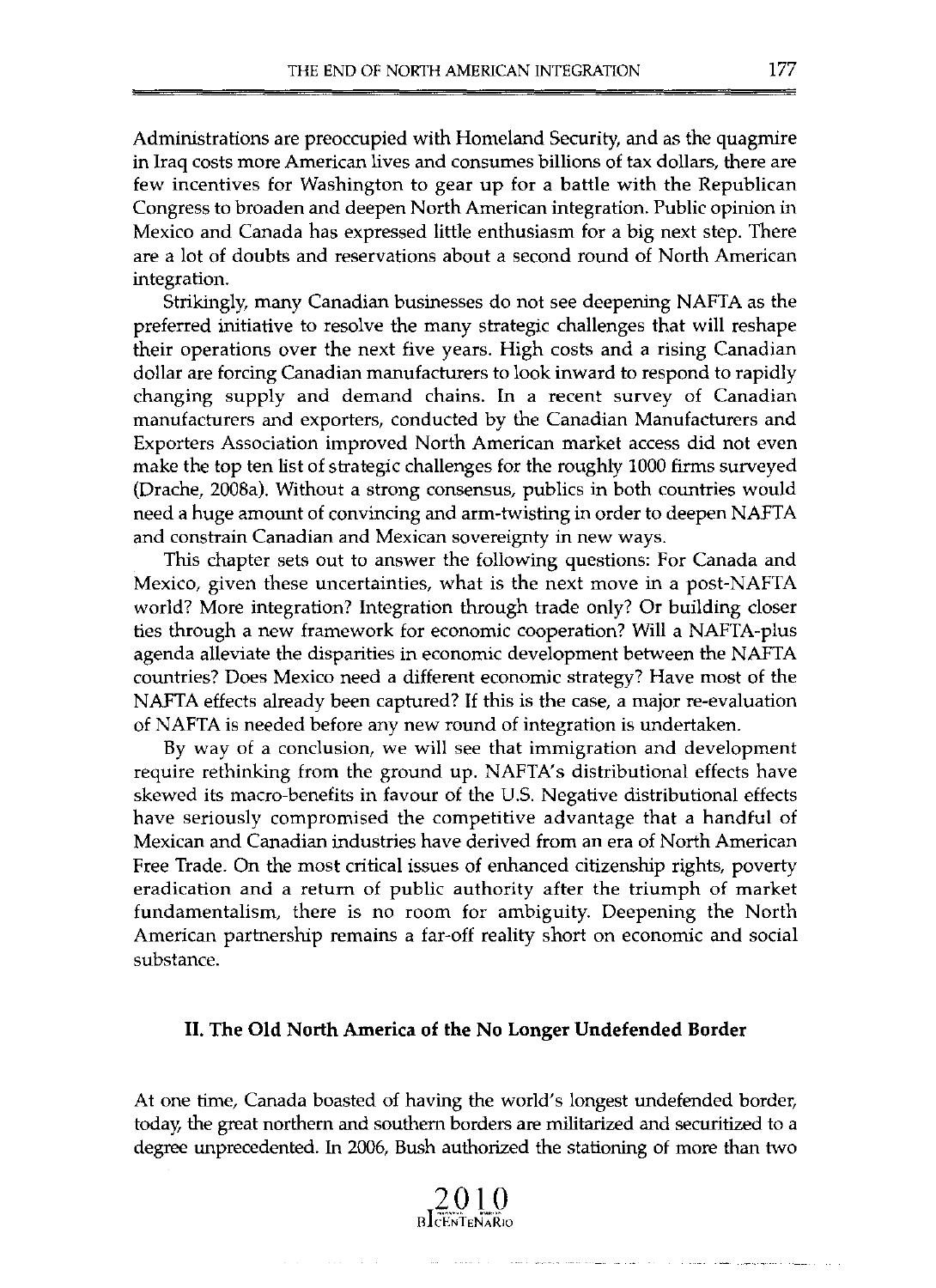thousand troops to guard the US side of the 49th parallel. On the southern border, twenty thousand US troops were put on duty on the American side of the Río Grande. Ihe centrepiece of the Bush adrninistration was to create a North American security perimeter with a singular focus on protecting US sovereignty. Border security became the high-maintenance public policy cutting across the length and breadth of US government departments (Susskind, 2007). Responsibility for North American continental security lies with the super-sized US Departrnent of Homeland Security with its budget of more than one hundred and fifty bíllion dollars annuaIly and its vast and intrusive reach across the length and breadth of the US government. Support for the US security-first border transformed the institutional dynamics of the continent, arguably forever (Haglund, 2003). Its vast program for inspection of every passenger vehicie, truck, ship, and plane that enters the US has no precedent. US authority must monitor, verify, and screen the vast trans-movement of people between Canada, the US and Mexico.

With over three hundred and fifty million annual cross-border visits between the NAFTA partners, the task is daunting if not next to impossible to carry out with one hundred percent effectiveness (Canada, Auditor Generals Report 2007). According to the US Government Accountability Office many of the problems undermining US security efforts are home-grown. Budget cuts have lead to serious under-staffing of US border agents and poor training for border officials (Blumenthal, 2007). Seventy-five thousand Americans whose names appeared on the US no fly list were barred from boarding planes; but there have been so many errors and mistakes that in 2006 fifteen thousand people appealed to the Homeland Security Departrnent to have their names cieared. The backlog is growing faster than the names are removed (Hall, 2007).

### III. **Stepping Up to the Plate**

Canadians governments have not been idle or passive spectators to the world of Homeland Security. Ihey were quick off the mark to legislate a made-in-Canada security policy after 9/11. Canada's security-first border has been transformed beyond recognition over the last seven years. Both Liberal and Conservative governments have spent more than ten billion dollars upgrading, enhancing, and securitizing Canada's intelligence and security capacity. The activity on securing the border has been intense and unprecedented (Canada, Senate Committee on National Security, 2006). Customs officials have been given new responsibilities, and for the first time in Canadian history, are armed. Passengers arriving by air, sea, and raíl are required to show a valid passport. By far, the greatest change has come for Canadians and Americans who enter the other territory by car.

As of January 2008, in a dramatic reversal of policy, the old practice of 'flashing and dashing' documents to customs agents was replaced. Every

**BLCENTENARIO** 

----- -----r- ---

 $\mathbf{i}$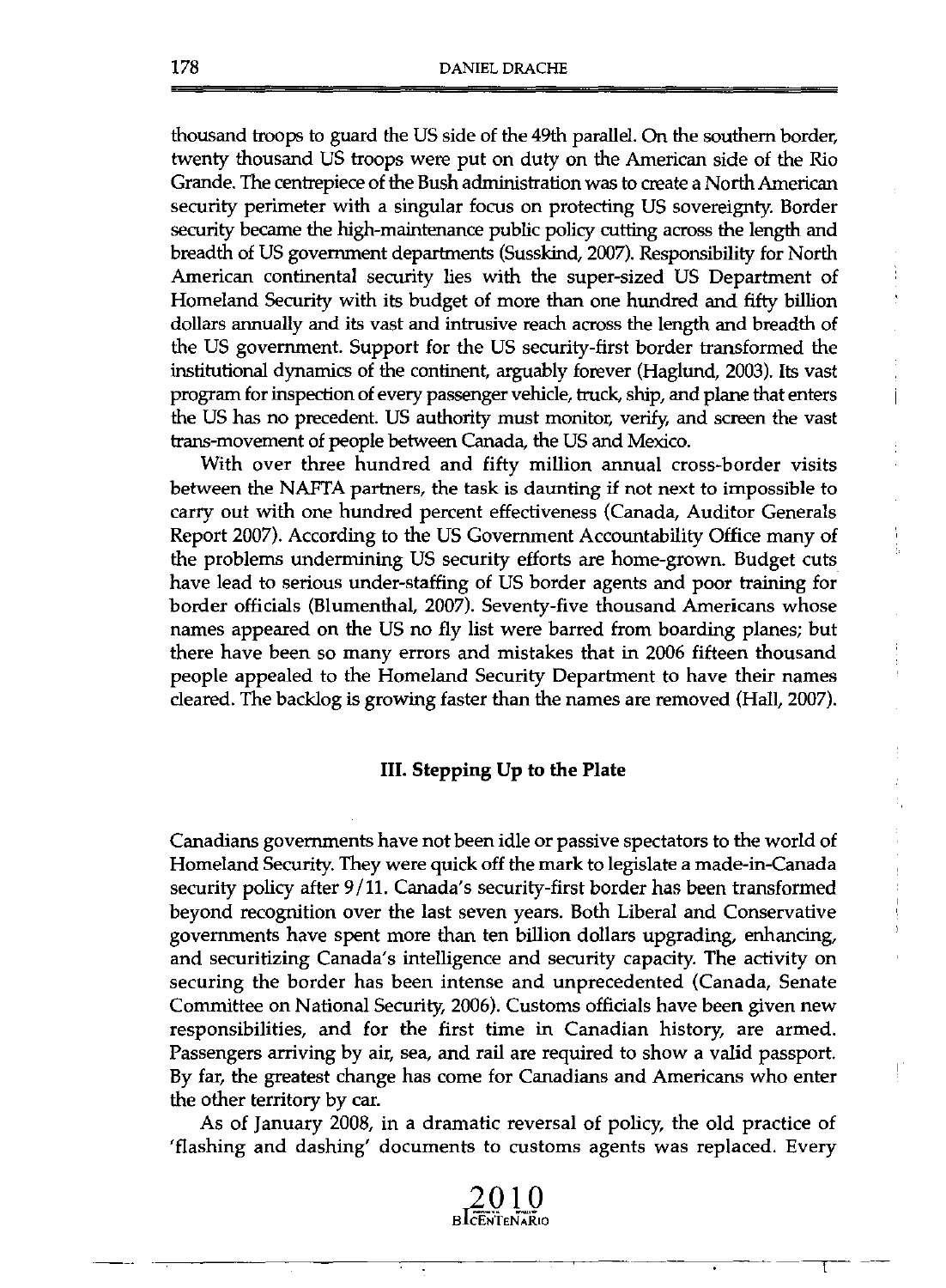Canadian and American has to show their passport at the border (Drache, 2007). With over three hundred million border crossings annually, wait times will lengthen unless the number of border guards is increased dramatically. Existing staffing levels are inadequate to meet the new rules of transborder screening since between Windsor and Detroit wait-times are already aggravatingly long and unpredictable. By contrast, one of the busiest pre-clearance operations is at Pearson International Airport. Daily more than ten thousand passengers embark to the US, and with twenty or more US customs officials on duty for peak periods, wait times are minima!. But the highly efficient processing of a high-volume passenger airport is the exception in the world of border comanagement.' Under the new rules, which carne into effect in 2008, the decision whether to inspect the documents of all passengers or just the drivers' is left to the discretion of US officials. At Canadian land border crossings, wait times vary enormously, depending on the time of day, the ad hoc practice of custom's inspectors, and the volume of traffic. Travellers should count on several hours to cross, but the times will vary enormously particularly at peak periods and holidays.

Canadian governments have tightened many other related border management practices. The issuance of Canadian passports has been overhauled, and new administrative procedures have been implemented, including background security checks. The Stephen Harper government is spending millions of dollars to provide cities with security alert systems, even in urban areas that are far from the border and are not primary immigration destinations. Canada's east and west coast harbours have seen their security upgraded as the government has spent hundreds of millions of dollars instalJing new surveillance equipment. These are the more visible signs of the new security age.

Goods and services continue to move across the continent largely unimpeded beyond the anticipated delays at border crossings. Empirical studies reveal that ninety-five percent of all shipments cross without any inspection from US border services (Drache, 2007). Just-in-time systems of production have not been disrupted in the auto, steel and electronic industries except when the Canada-US border was shut down tight in the days following 9/11. The most authoritative study carried out for the Office Economic Analysis of Security affecting wait times found that trucks had to wait up to one and a half hours. The largest cost is financial where Canadian truckers have had to pay close to \$500 milJion in extra costs of US security measures. Most of the burden comes from US measures imposed by Homeland Security (Chase, 2007). American authorities are proposing new inspections of food and drug products. In effect, Canadian shippers are being charged for the new US security measures, a unique form of downloading. Only 14 percent of these border fees

**2 Personal discussions of the author with US border authorities, Odober 2007.** 

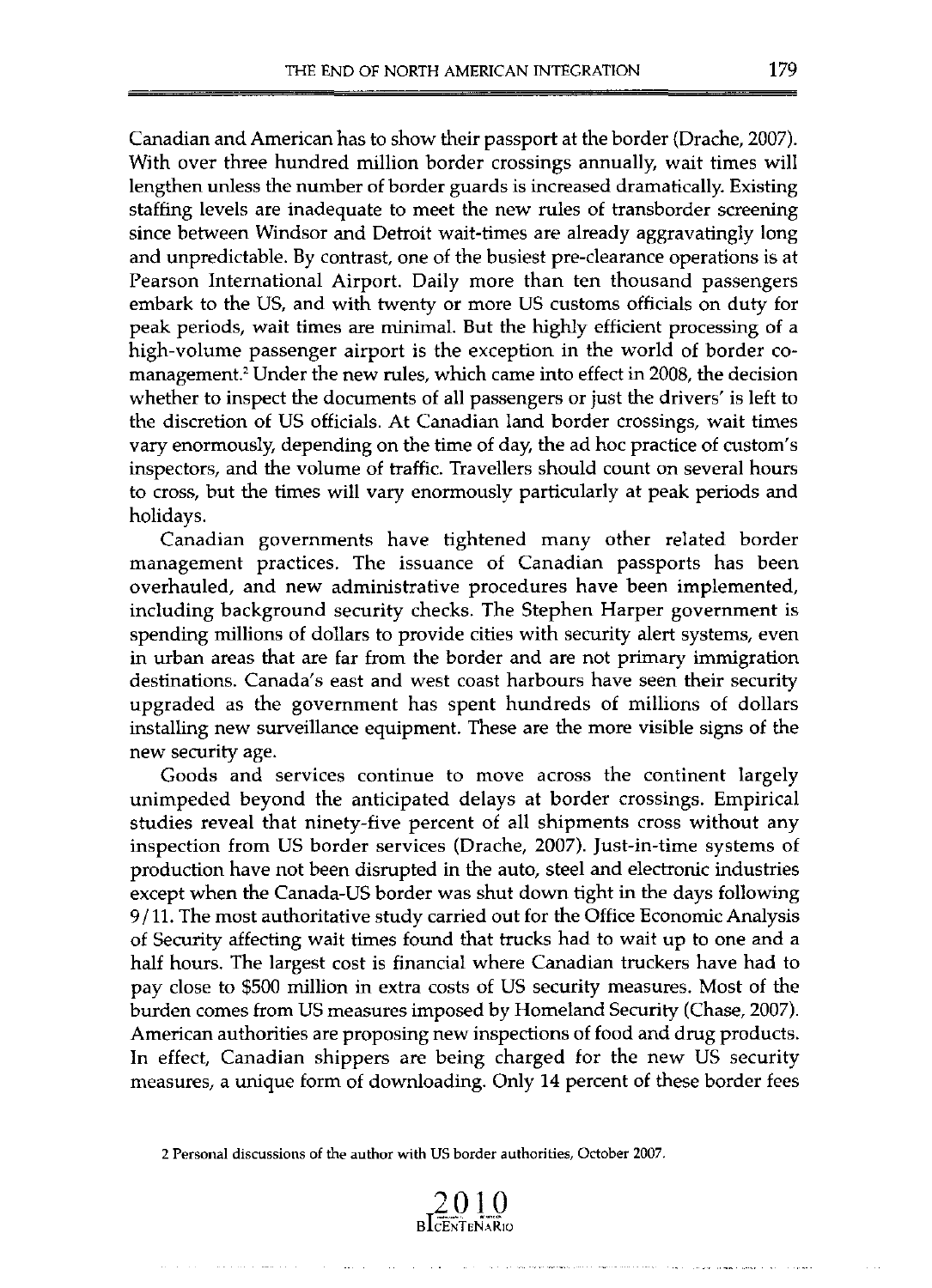stem from Canadian govemment initiatives. Nonetheless, Canadian exporters continue to lobby for shorter wait times at the border and have leamed the value of the skilled intervention of customs' brokers and other service industries, which ensure that administrative glitches are kept to the minimum. Exporters do not like the new security rules that add costs to their lean margins, but they are leaming to adapt to them.

Leading Canadian business organizations continue to lobby Ottawa for exemptions but none appear to be forthcoming (Clarkson, 2003). Contrary to NAFTA provisions, the Bush administration imposed new taxes at the border requiring Canadian exporters to pay for the increased surveillance and the cost of a 'thicker border" (Chase, 2007) Intense lobbying by Canadian chief executives has not resulted in rule changes as US officials have tumed a deaf ear to Canadian corporate complaints. Canadian business is largely on its own. In the last five years, no leading American CEO has publicly challenged the new rules of border security. Patriotic compliance is the norm, not public criticism.

At the political leveJ, Canadian authorities regularly cooperate and liaise with their counterparts in homeland security on a daily basis. This newfound security focus extends to the top of the political hierarchy. There is a permanent liaison committee between the Prime Minister' s office and its US counterparts. Former Prime Minister Jean Chretien established a cabinet committee on security to coordinate the security file across the face of government. Paul Martin, his successor, gave the security file greater visibility with the appointrnent of Anne McLellan, a senior minister with responsibility for public safety and security.

Under Harper, security concerns continue to be a major priority of government. Canada's Public Safety Minister is a senior member of Cabinet responsible for all aspects of implementation of security as a crosscutting issue. The Minister, regularly interacts with his US counterpart, the serving Secretary of Homeland Security. Nothing comparable exists with Mexico, although Mexican officials would like to move up the security chain and occupy a status similar to Canada's. Finally, in this long list of initiatives, Canada and the US have signed a number of agreements in the security area. The most important is the 2005 Security and Prosperity Partnership (SPP), a framework for deepening the trilateral relationship that explicitly links prosperity to the goals and objectives of the Bush administration's commitment to security first. So far, it has acquired no policy legs, and the one-day annual meeting for the heads of state is largely a photo op for the leaders (Freeman and Curry, 2007).

### IV. The Security Backlash

Despite the massive investrnent in the security-first border, it is uncertain where the road to North America leads, if anywhere. The idea of a North American security



Ţ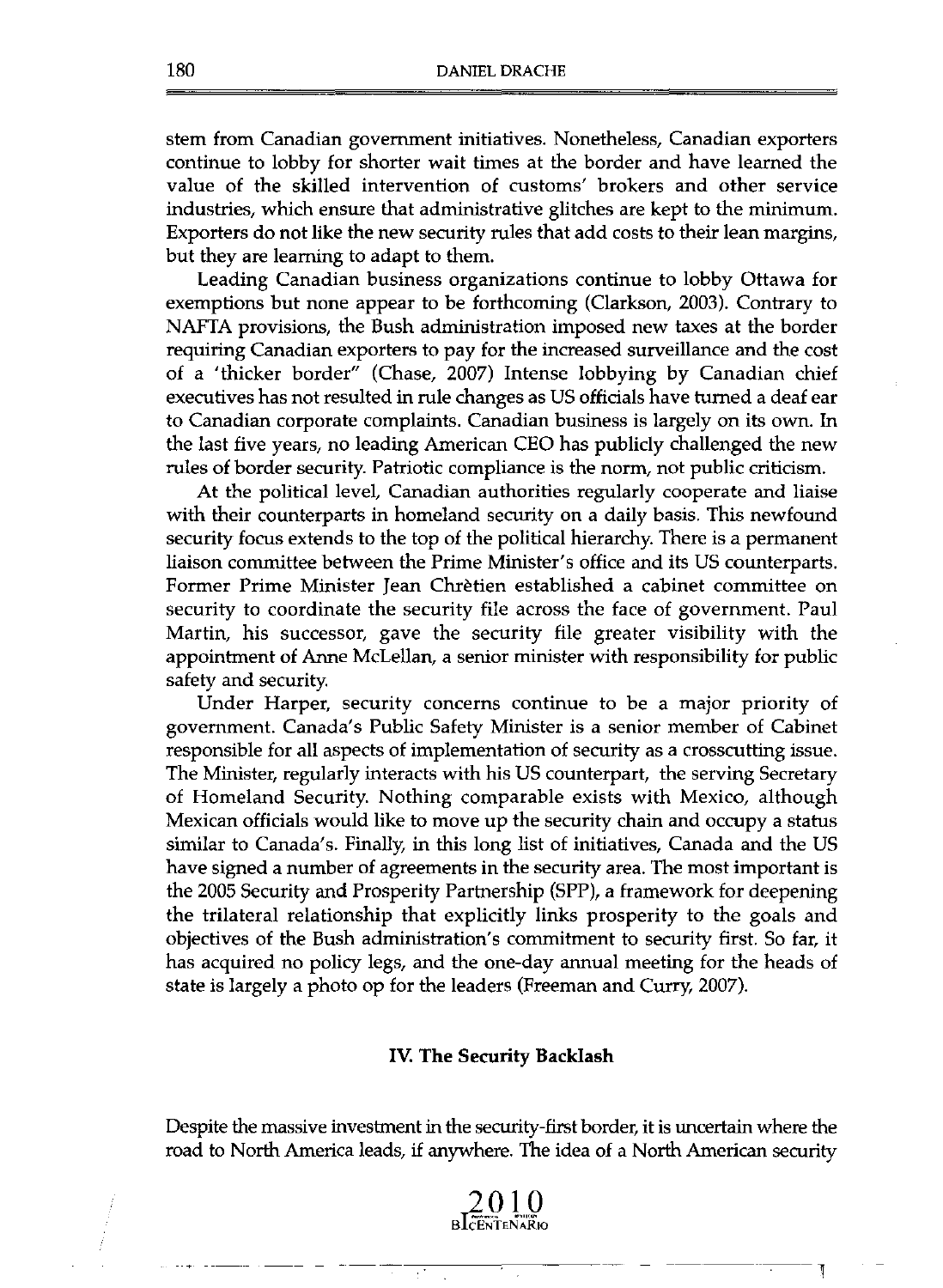perimeter has not found its legs wilh Canadian public opinion. When Canadians are asked to rank their most important concerns, health rises to the top of the list followed by the environment (Globe and Mail, 2007).<sup>3</sup> By contrast, focus on homeland security and terrorism are low priority items for Canadians compared to Americans. The Pew Centre reports that the war on terrorism and immigration remain the major preoccupations of the majority of Americans surveyed followed by econornic concerns and heallh care worries (Pew Centre, 2007).

It is not very surprising that Canadians display a persistent ambivalence to the North American security perimeter for three principle reasons. First, Canadians were apprehensive that the Bush war on terror and its doctrine of unilateral regime changes undermined Canada's commitment to international law and strong belief in multilateralism (Welsh, 2004). Within Canada's multilateral security culture, support for human rights-based international law made Canadians deeply sceplical of being drawn into the US security orbit any more than necessary. Public opinion operated as an effective break on Harper's ideological decision to be a Bush loyalist. The US Supreme Court rulings against military show trials of enemy combatants in Guantanamo and unauthorized spying on US citizens hardened Canadian public opinion's opposition to the US homeland security doctrine. Canadians are sceptics about the idea of fortress North America. The public opinion divide between the two countries has grown larger as the political situation in Iraq continues to deteriorate (Goldsmith, 2007).

Second, the homeland security doctrine has a rival in Canada's commitment to the broad policy goal of human security. Canadians have a very positive view of governmental institutions and look to government for leadership and protection of the social bond (Clark, 2007). Still, the Harper government has had to deal with the fall-out from the Maher Arar case, the Canadian citizen of Syrian origin who was kidnapped in 2002 by US aulhorities on a return flight to Canada and returned to Syria where he was tortured. The previous liberal government and Harper tried to contain the political consequences of this outrageous violation of human rights by US authorities but were forced to set up a commission of inquiry headed by Supreme Court Justice Dennis O'Connor (Canadian Government, Arar Inquiry Report, 2007; Leeder, 2007). Among other things, the commission focused on the complicity of the RCMP in handing Arar over to the US authorities based on the faulty, misleading information they supplied the CIA. After much hesitation, the government bowed to public opinion and apologized to Arar and his family. They were compensated with a ten million dollar settlement, the largest of its kind in Canadian history. In December 2006, the head of the RCMP, Guiliano Zaccardelli, resigned for lying to the House of Commons committee investigating the role of the RCMP in the



<sup>&</sup>lt;sup>3</sup> In the Strategic Counsel poll the actual breakdown is as follows: 18% identified healthcare as their top concern, 26% the environment, 6% foreign policy and political leadership, 6% terrorism, 6% economic issues,  $4\%$  unemployment,  $3\%$  taxes,  $3\%$  education, and  $3\%$  crime.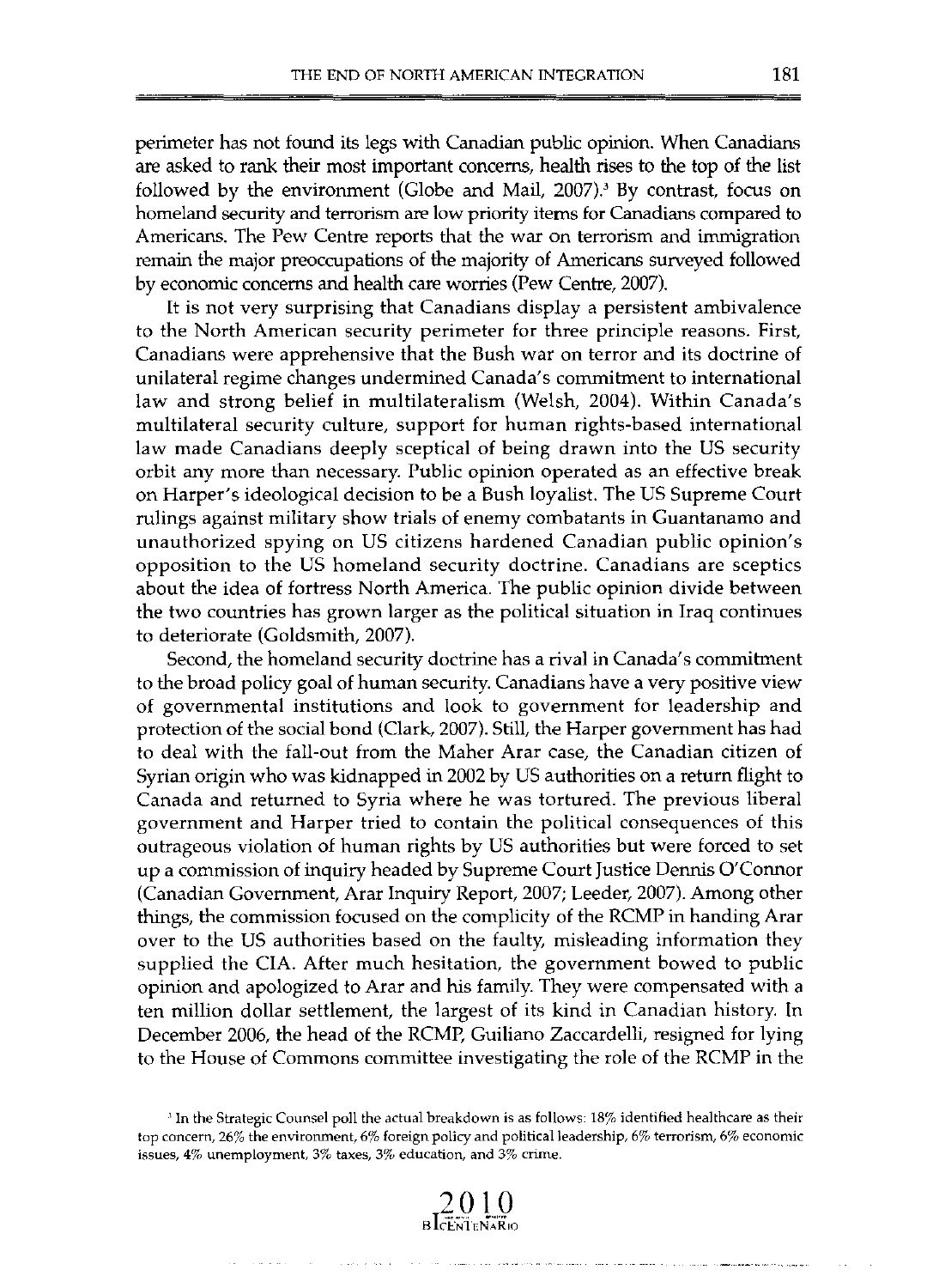Arar rendition. He was the first commissioner in over one hundred years forced to leave his post as head of Canada's world famous police force. Another inquiry is underway for three other Canadian Muslims who were extradited and tortured in similar though quite different circumstances (Bell, 2007).

### V. Torture of a Canadian Citizen Mahar Arar: US Rendition

The fallout from the Arar inquiry angers Canadians as it highlights the unfairness of US anti-terrorist laws. The Arar story acquired new legs in October 2007 when US intelligence forces leaked a story to the Canadian press that one of their unnamed informants alleged that Arar attended an Afghan training camp when he travelled to that country (Leeder, 2007). The continuing news campaign against Arar highlights the role of US intelligence services in attempting to divert public attention away from the US practice of 'legalized' torture (Susskind 2007). Arar has been given no explanation as to why he remains a security threat. Alex Neve of Amnesty Intemational Canada stated that, "There is no Canadian whose case has been subject to more minute consideration and exhaustive review that 1 can think of. There is no reason to consider Mr. Arar as a danger. There has been a 2 ? year inquiry, an exhaustive, comprehensive process in Canada ... We had strong assurances at the end of that process that ..... there is nothing against Mr. Arar" (Leeder, 2007). So far, Arar remains on the US no-fly list and the US State Department has refused any official apology.

Equally important, in 2006, the Canadian Supreme Court struck down the government's use of security certificates to hold individuals virtually without limit and to hold secret trials at which the accused are not able to see the evidence against them and are not represented by a lawyer (CBC News World, 2007). This legislation, loosely modelled on US practice, has further reinforced the Canadian view that anti-terrorists laws are intrusive. Here too, Canadian and American public opinion diverge sharply. An international Queen' s University survey, published in November 2006, found that only fifteen percent of Americans found the anti-terrorist laws to be highly intrusive, by comparison, fifty-seven percent of Canadians believed that these laws invaded their privacy (Deveau, 2006).

### VI. Risk Assessment: Why Top Experts Disagree

Finally, the third critical issue polarizing Canadian public opinion is that there is no shared understanding of how to benchmark risk assessment. For Canadian and US authorities to cooperate they must have shared methodologies,

π

÷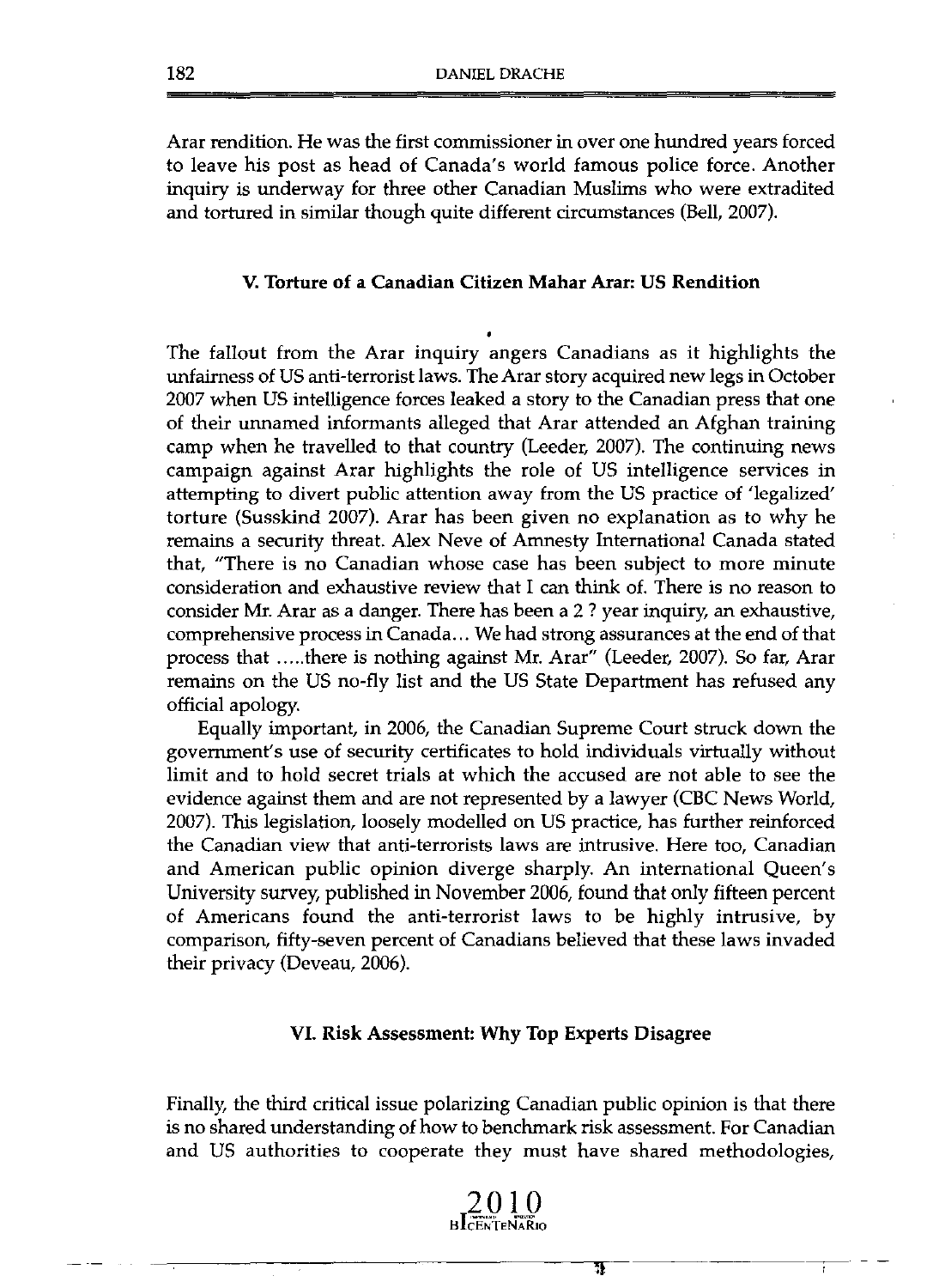definitions, operations, goals, and objectives. Wesley Wark, one of Canada's top security experts has demonstrated that Canada and the US cannot construct a North American defence perimeter without fundamental agreement on the basic issue of risk assessment. Canada, Mexico, and the US have parallel, competing, and often contradictory practices. Constitutionally in the three jurisdictions, the rights of the accused are subject to very different legal regimes. For many, this is a healthy state of affairs and operates as a brake on easily exporting the US security doctrine to the rest of the continent. From a national sovereignty perspective, the existence of rival and competing notions of risk assessment create leverage for Canada and Mexico in facing the US "security is first" doctrine (Byers, 2005).

The fact that the US Supreme Court, the country's highest legal authority struck down key components of Bush's security package had major repercussions on Canadians' thinking about continental security. It reconfirmed the view of many Canadians that Canada should avoid closer security ties with a doctrine that is regarded, in key aspects, as unconstitutional by American judges (Centre for Constitutional Rights, 2007). The Bush security doctrine faced sorne stunning policy reversals in the last years of his administration. The US Supreme Court ruled against Bush's special military tribunals at Guantanamo Bay where detainees were tried without proper legal counsel and due process. The spectre of show trials, where the outcome is known in advance of the trial, has triggered deep disquiet among many Americans who remember the show trials in Eastern Europe and other countries. The illegal use of wire taps on Americans also registered with Canadians. The Homeland Security Agency and Office of Independent Counsel had so much power and so little accountability that the US security doctrine appeared out of control (Susskind, 2007; Woodward, 2006)). For Harper, the Conservative leader of Canada's minority government, and Felipe Calderón, Mexico's current president, the bitterly contested debate over Bush's imperial presidency posed a huge dilemma: it was very difficult to tie their administrations too publicly to a security doctrine that had gone seriously off the rails. Both leaders had only so much political capital to expend on defending an unpopular doctrine that was a lightening rod for **anti-Americanisrn.** 

Further, these events regarding the constitutionality of Bush's homeland security doctrine had special immediacy for Canadians because one of the last Western citizens still incarcerated at Guantanamo Bay is Omar Khadr a Canadian held there since 2002 (Leeder, 2007). He was captured as a fifteen year old by US troops in Afghanistan during the US operations against the Taliban. Unlike Egyptian, Australian, Saudi Arabian, and British nationals who were held in Guantanamo but have been repatriated by their countries for trial, the Canadian government has done nothing to protect Khadr who was a minor when seized (Bowker and Kay, 2007). All the opposition political parties have demanded that Ottawa have Khadr returned to Canada for a fair trial; so far, the Harper government has opposed any intervention of this kind with US

> **2010 HIc7EN'l'EN'A'RlO**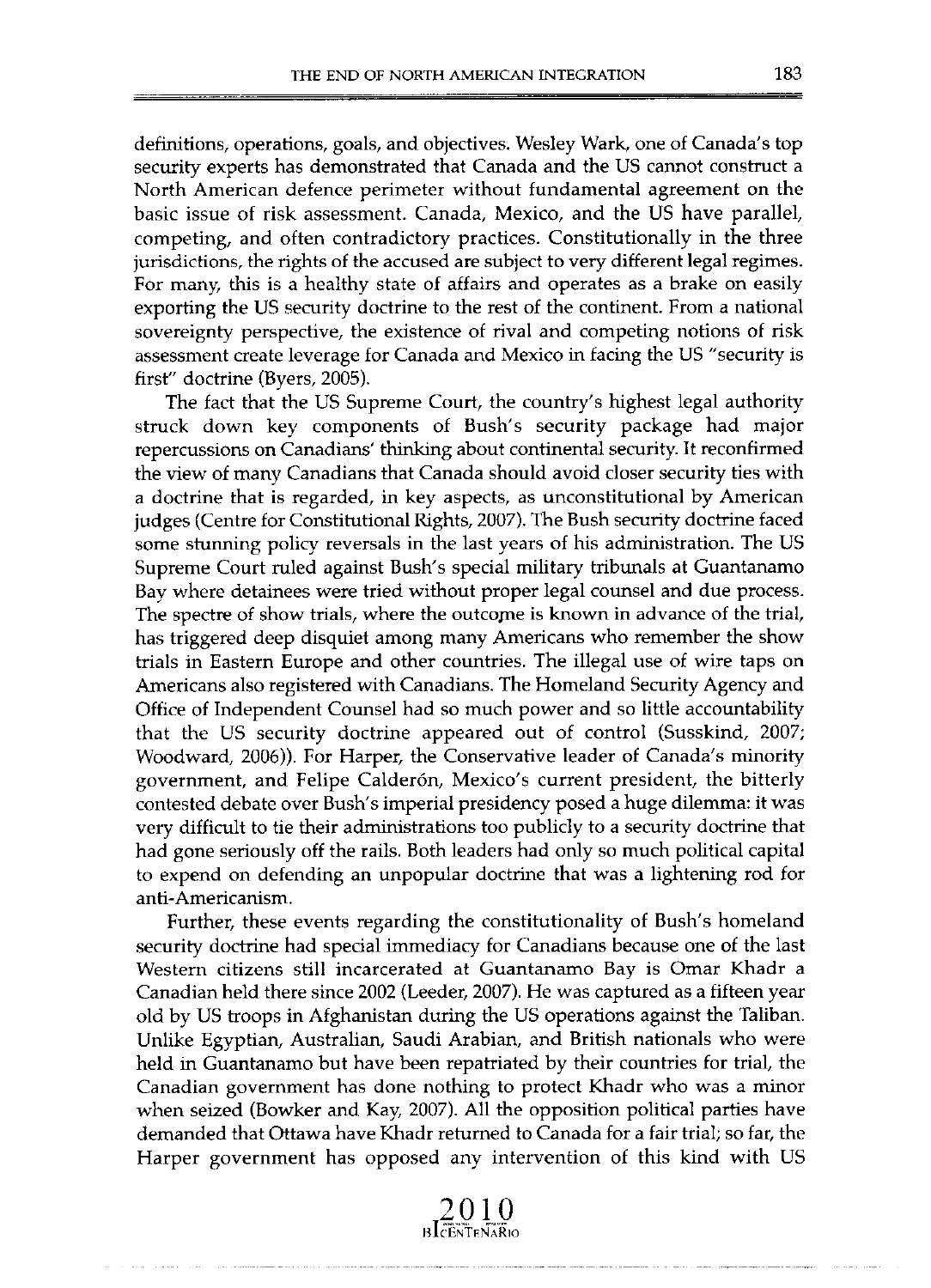authorities. Close US allies, Britain, France, and Germany called for Guantanamo's closing but not Canada. While many Canadians have misgivings about the Khadr family and its links to Osama Bin Laden, the consensus is that Omar Khadr deserves a fair trial where his rights as an accused are respected. It disturbs Canadians profoundly that the Harper government has done so little to protect one of its own citizens.

### VII. The US Courts Strike Back

While the intelligence communities in both Canada and Mexico cooperate with their American counterparts on an ad hoc basis, there is no appetite to institutionalize this cooperation. Indeed, Canadians and Mexicans had deep reservations about the legality of much of the US security doctrine for the very reasons identified earlier by Wark. For instance, the US prosecution of Muslim groups charged under the new legislation for allegedly financing terrorist organizations in the Middle East ended in mistrials or not-guilty verdicts. In October 2007, in a flagship financing case, US prosecutors failed to convince a jury to convict any of the leaders from five charities or even to reach a verdict on any of the one hundred and ninety seven counts. This decision was a stunning set back for the government (Eaton, 2007). Legal experts have questioned the government tactic of freezing the assets of charities by using secret evidence that is unavailable to the charities and denying them the opportunity to cross-examine. According to David Cole, professor of constitutional law at Georgetown University, the government really pushed beyond where the law allows them to go (Eaton, 2007).

Bush went far beyond his predecessors in promoting an expansive theory of presidential authority. The Bush-Cheney administration used signing statements to chal!enge more congressionallaws than al! previous administration; a practice, which began with Ronald Reagan who evoked his right to defy Congressional authority. The highIy intrusive role of the Office of Legal Counsel was been at the forefront of the Bush presidency's expansion of powers. More than two hundred and thirty two laws asserted Bush's right to override Congress when their interpretation of the Constitution conflicted with Bush's (Goldsmith, 20007). The American public was increasingly seized by this abuse of executive privilege in the White House which permitted the detention of suspects without trial, eavesdropped on the conversations of US citizens without judicial warrant, disregarded the Geneva Convention, which former Attorney General Alberto Gonzales called "quaint," on torture, sanctioned waterboarding as a legitimate form of interrogation, and denied fundamental legal rights to detainees in Guantanamo Bay.

In the public's mind, the Bush administration's highly-skilled campaign of disinformation followed by the media's revelation about their controversial

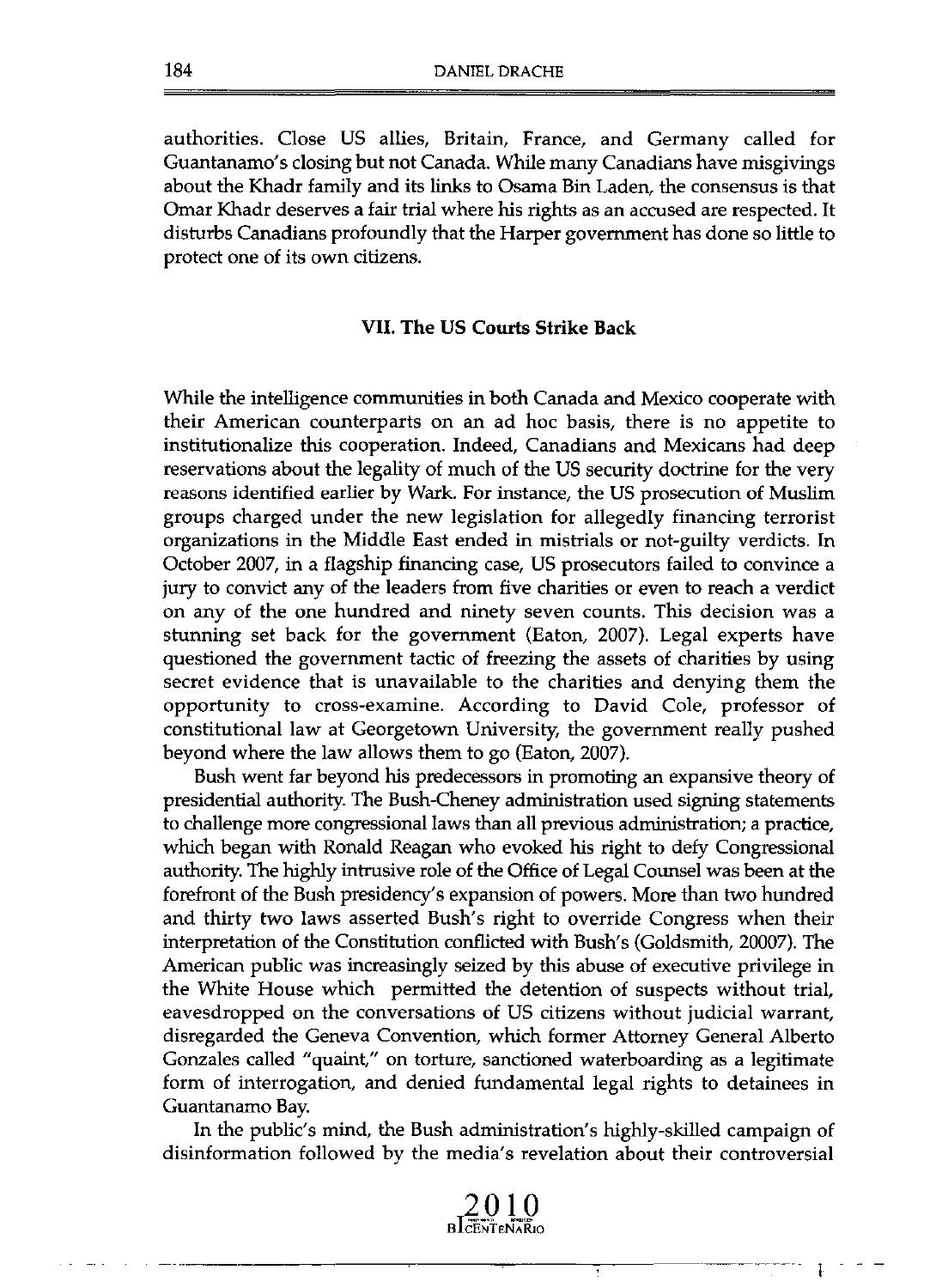terroríst surveillance program created much highly visible, bipartisan unease. Bush's plunge in popularity during his second mandate to the low 305 was driven, in part, by these revelations and the debate over American use of torture. Polarizing political personalities such as former Attorney General Gonzales, Vice President Dick Cheney, and Secretary of Defence Donald Rumsfeld, and Bush's refusal to explain clearly to the American public the absence of weapons of mass destruction in Iraq cast a cloud over the US surveillance program and other key dimensions of Homeland Security (Greenberg, 2007).

In October 2007, in Paris, human rights groups filed a fifth war crimes complaint against Rumsfeld who, Bob Woodward, in his bestseller State of Denial, holds responsible for much of the design and policy implementation of Bush's six-year war on terror.' Groups such as the International Federation of Free Human Rights (FIDH), the US Centre for Constitutional Rights (CCR), the European Centre for Constitutional and Human Rights (ECCHR), and the French League of Human Rights (LHR) filed the complaint with Paris prosecutors before the Court of First Instance charging the former Secretary of Defence with ordering and authorizing torture. French courts have an obligation under the convention against torture to prosecute individuals present on French terrítory for acts of torture (www.fidh.org, accessed 26 October 2007). While this international coalition is unlikely to succeed for the time being, questions about the principie of impunity in the name of politics are not likely to go away as Henry Kissinger ruefully discovered. International human rights law has evolved; it acquired new legitimacy with the establishment, in 2002, of the International Criminal Court mandated to bring to trial those who commit crimes of genocide, war crimes, and crimes against humanity (Goldsmith, 2007).

Those on North America's political right and many in the security and intelligence community want to ratchet up the rhetoric and increase surveillance behind and at the border. They want tougher laws, a thick border, and a vigilant intelligence community working closely with US authorities. They are advocates of Washington's 'security is first' doctrine and do not see a conflict when security needs trump privacy rights, national regulatory standards, national sovereignty, and other fundamental public policy concerns. However, experience demonstrates that security regulation and control, and the screening of millions of licit cross-border visitors are most effective when border control practices are domestically organized and implemented. Experience also teaches that parallel policies between the NAFTA partners are preferable to a single coordinated one from Washington since neither Canada nor Mexico have any standing or effective input into Washington's public policy making process. Bluntly put, Canada and Mexico are on separate policy trajectories and tight policy coordination is not in the cards .

**• Two previous complaints were filed in Germany; ane was filed in Spain and ane in Argentina.** 

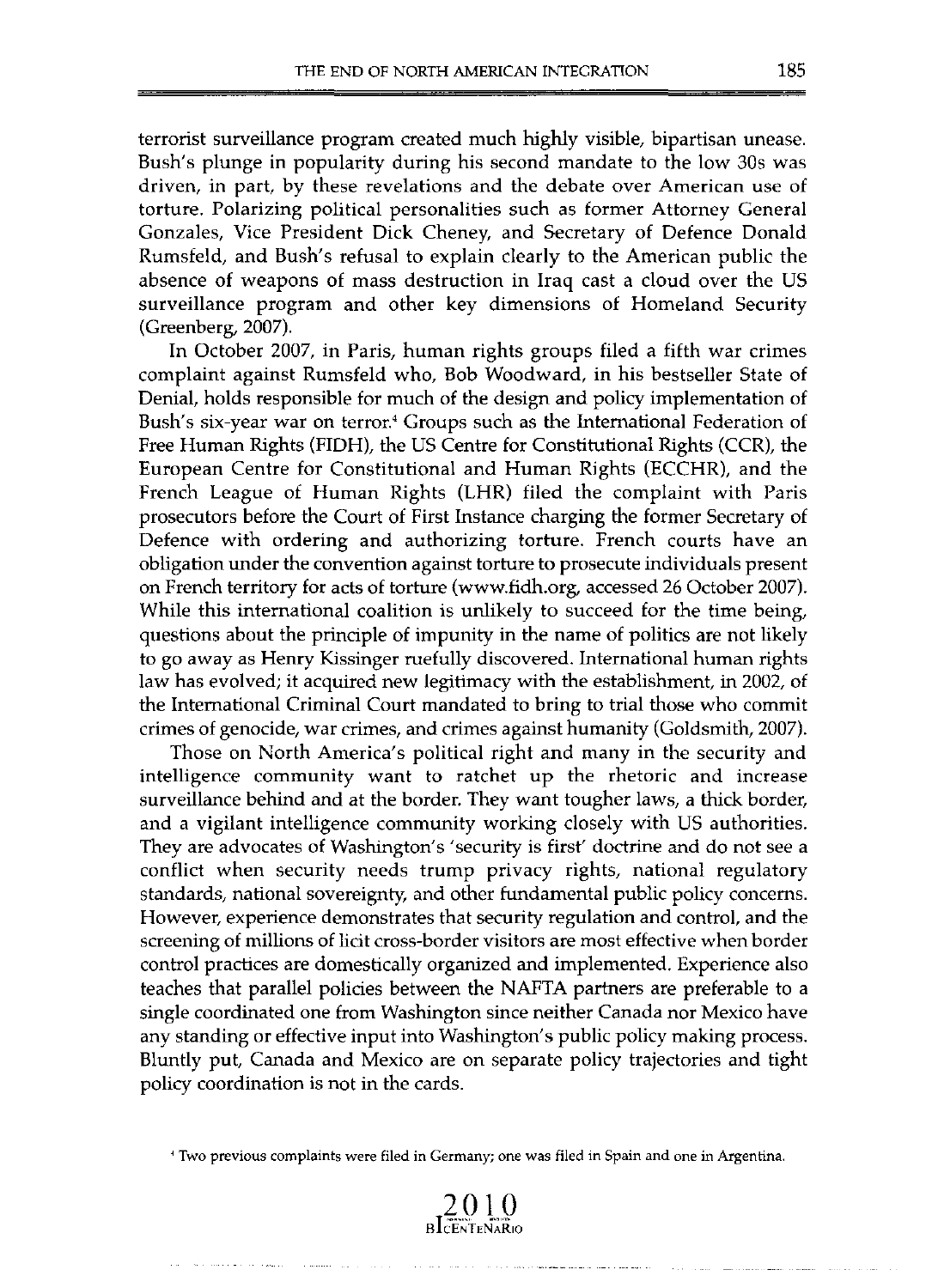### VIII. The 2006 US Secure Fence Act and the Lou Dobbs Effect

For Mexico, border security has been a permanent reality defining much of Mexican political life for decades before 9/11 changed the security face of North America (Serrano, 2007). The two thousand-mile long, twenty-foot high wall symbolizes the big picture reality for Mexico. Congress authorized the wall with the Secure Fence Act of 2006 to prevent Mexican illegal immigration. Each year American border authorities remove close to one million Mexicans from the US, but these draconian measures have not stemmed the tide of poor Mexicans trekking northward for a better life (Drache, 2007).

It is estimated that three hundred thousand to five hundred thousand Mexicans enter the US illegally, but no one really knows that exact number. Mexican economists and sociologists see the vast exodus of poor campesinos as a tragic 'NAFTA effect'. American competitiveness has been an ecological human disaster for Mexico's poor farmers. American farmers are unequalled in their productivity and have captured an even larger share of the Mexican market for corn to make tortillas, a staple of the Mexican diet. The very success of NAFTA has driven more than two million Mexican peasants off their land. A never-ending army of displaced persons treks north to be hired as cheap labour for the service, construction and commercial industries of the American southwest and beyond (Gambrill, 2006).

With the collapse of the US housing and construction industry, the number of undocumented immigrants has decreased, and according to recent reports, the amount of money sent to Mexico by Mexicans working in the US has tapered off. The year-to-year growth has flattened in 2007. Arizona recently passed a law to sanction employers who hire illegal workers. If caught doing so an employer can lose his/her licence to operate and be shut down. This may further discourage employers from hiring on the grey market, but it is too early to know whether the law will be effective. It faces opposition from employer's organizations and human rights graups. In 1971, then California Governor Ronald Reagan enacted a law to sanction employers, but it was abandoned as ineffective and politically too costly (Calavita, 1982).

The law could have a chilling affect on employers as well as immigrants. In the past, when faced with organized hostility from sections of the American public, like the anti-Irish antagonism at the end of the nineteenth century or the enmity against Mexican labourers in the 1920s, the fear factor gave immigrants a strong incentive to stay put. Certainly, the conditions for cheap labour have slackened recently, but the reasons why hundreds of thousands of Mexicans annually immigrate have not changed in the least. Sue Ann Goodman, the executive director of Humane Borders, put it this way: "Illegal immigrants aren't avoiding the border but crossing more remote stretches of desert" (Holstege, 2007). The increased pressure at the border forces migrants to take more risks. In the same article, police report that two hundred and two

**BLCENTENARIO** 

ŀ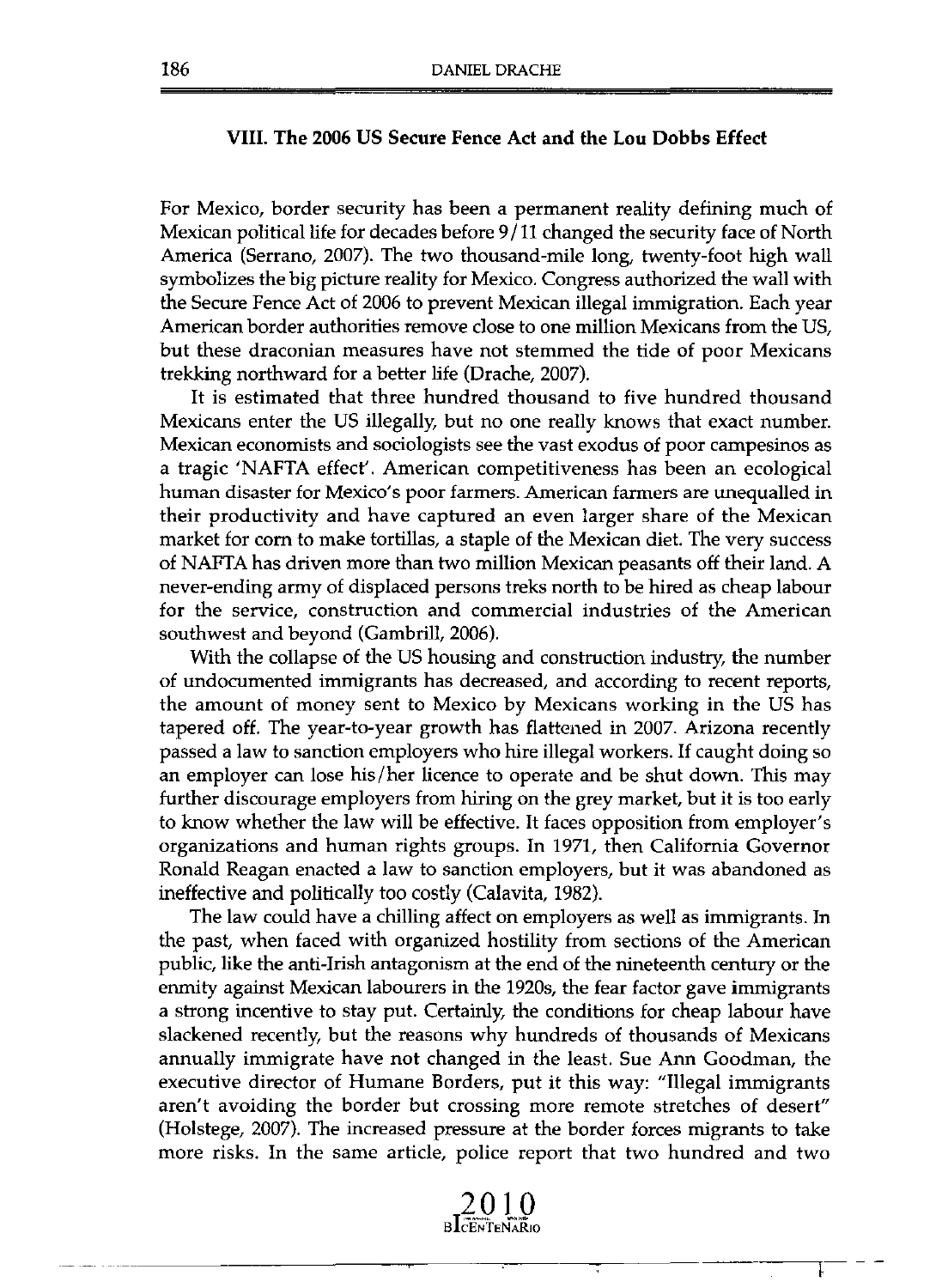undocumented immigrants died in Arizona deserts between October 1, 2006 and April31, 2007. The Tucson-based Humane Borders puts the number of dead at two hundred and forty six immigrants up from one hundred and ninety nine deaths the previous year. Along the entire border, the US Border patrol reports that four hundred people died while entering the US from Mexico in 2007, a decrease from the worst year of four hundred and ninety four deaths in 2005. More than half the deaths occurred in Arizona, the busiest entry point for illegal migration into the US (Associated Press, 2007).

To understand the powerful presence of the US border in American life, it is sobering to watch the Lou Dobbs show on CNN. Dobbs is a popular host with one of Ihe largest audiences on Ihe network. Most Mexicans do not know who Lou Dobbs is, but he ignited a growing anti-Mexican sentiment in the US that killed any further interest in the US Congress for deepening and broadening NAFTA. Dobbs and the US right believe that US sovereignty is being compromised by NAFTA and that illegal immigration is a threat to the American polity's self-image as a nation of hard working Americans. Mexicans are seen as illegal spongers who drain tax dollars but do not pay taxes. Yet when The Wall Street Journal surveyed economists on whether illegal immigration proved to be a gain or loss to Ihe US economy, forty-four out of forty-six said Ihere was a net benefit. (The Wall Street Journal, 2006) So there is no squaring of the circle and Mexican immigration remains in the cross-hairs of the Republican Right.

Despite a blizzard of counter arguments and mass demonstrations at the grass-roots level in support of immigration reform, this stereotype has incited a vitriol of racism that has inflamed the conservative blogosphere at the grass roots level.i Dobbs has become a lightening rod leading a nightly crusade against Mexicans and illegal immigration. His venting against illegal Mexican workers, who are likened to an "army of invaders ... threatening the health of many Americans," has demonized NAFTA in the public mind. When New York governor Eliot Spitzer proposed to allow illegal immigrants to apply for driver's licences, Dobb's program was bombarded with angry emails from around the country. One such message read, "we will derail the illegal gravy train from within." Guests and interviewees are typically opposed to any legislative change that would make it easier for illegal immigrants to become legal residents in the US (Confessore, 2007; Archibold, 2007).

### IX. The Fallout from Bush's 2007 Immigration Bill

The failure of the US Congress to pass Bush's immigration reform bill in June 2007 represents part of Ihe 'new normality' on Capitol Hill Ihat so far Obama has not rethought. The Bush immigration bill included fines, removals, work permits, and an extremely complex process that would allow some Mexicans working in the US without papers to eventually become citizens. Guest workers

2010 **BICENTENARIO**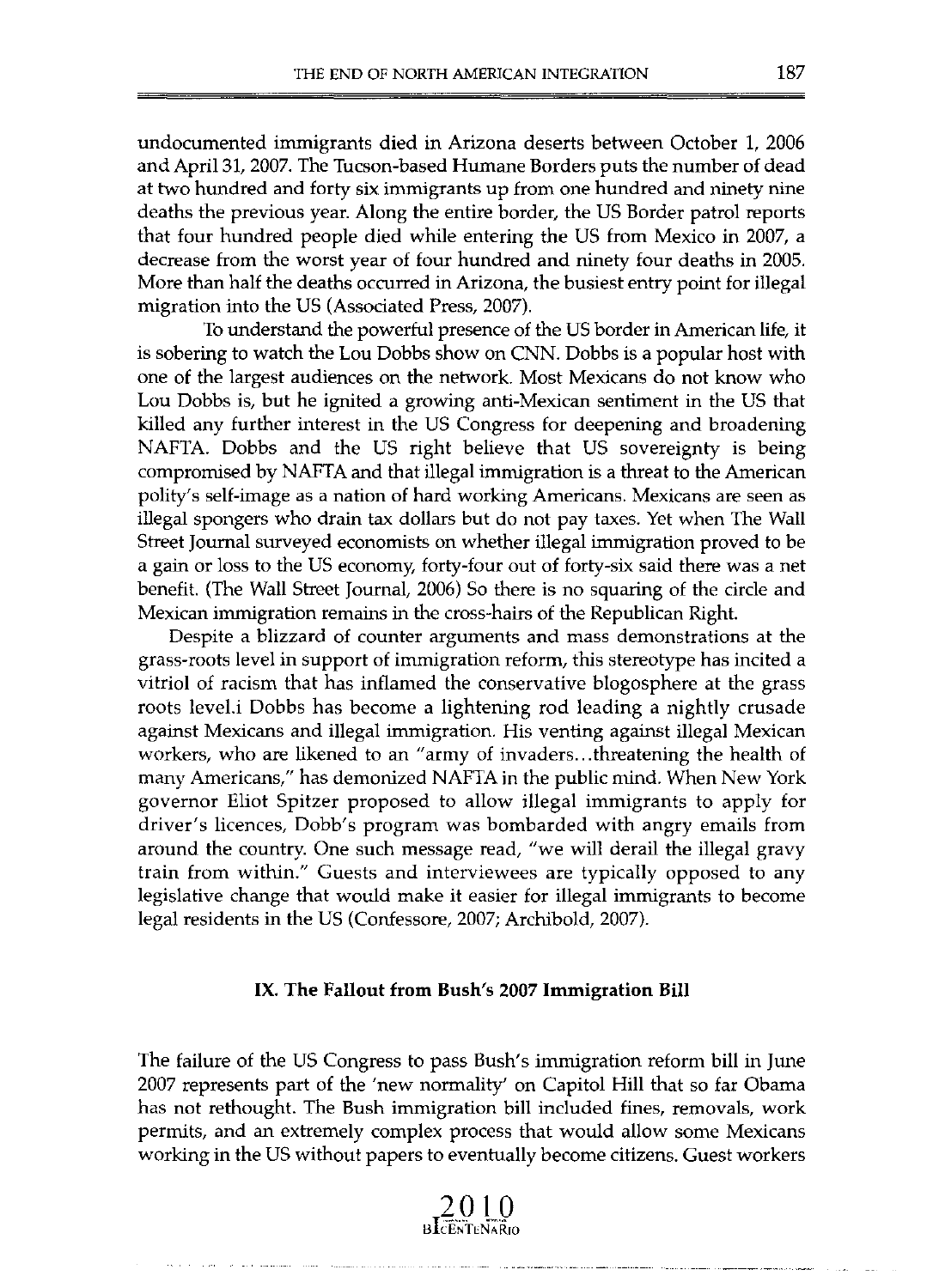would have to return home for twelve months every two years. There was no provision for any kind of amnesty. The bill's promise of legalization was so restrictive that only a tiny percentage of families would have qualified. There was nothing in the Senate version that would give Mexican immigrants permanent, family-based status; too many provisions were anti-family and antiworker. At its core, the bill provided for a temporary employment system, but not full legalization for the millions of undocumented Mexicans. Many immigrant groups as well as civil rights advocates believed that Bush's compromise, which penalized hundreds of thousands of Mexicans and would lead to increased enforcement and raids, deserved its fate when the compromise bill failed to pass (Rutenberg and Hulse, 2007). Immigration has become so polarized in the US few Americans see NAFTA as representing the beginning of a new American-Mexican partnership.

| What is the most important issue facing the US?                                                                                                                                     |                     |                                           |
|-------------------------------------------------------------------------------------------------------------------------------------------------------------------------------------|---------------------|-------------------------------------------|
| Q: Which of these issues do you think should be a priority for the federal<br>government to address?                                                                                |                     |                                           |
|                                                                                                                                                                                     | The war in Iraq     | 46%                                       |
| Health care                                                                                                                                                                         |                     | 34                                        |
|                                                                                                                                                                                     | Jobs and economy    | 27                                        |
|                                                                                                                                                                                     | Illegal immigration | 24                                        |
| Terrorism                                                                                                                                                                           |                     | 23                                        |
| Note: Figures are combined responses of first and second priorities, based on<br>telephone poll of 1,509 adults conducted Nov. 1-5; margin of error $+/- 2.5$<br>percentage points. |                     |                                           |
|                                                                                                                                                                                     |                     | The Wall Street Journal, 16 November 2007 |

Equally disturbing is the view held by a significant number of American senators that they are not obliged to enforce key NAFTA provisions with respect to Mexico. Under NAFTA, Mexican truckers were guaranteed access to US highways, but the Republican Senator of Nebraska, Chuck Hagel, told an American audience on Lou Dobbs on 12 September 2007 that Mexican trucks were unsafe, its drivers a security risk, and that he did not care if the US Senate broke the law by ignoring its legal obligations under NAFTA. What mattered to him, he dec1ared, was jobs for millions of Americans and protecting US national interests. Evidently, the US Senate and Congress do not regard the southern border with Mexico to be a nineteenth-century anachronism. They understand fully the importance of borders as a strategic instrument of US foreign policy. The US continues to play hardball with Mexico, and, so far, Mexico, like Canada, has had to bite its tongue publicly on this and other trade disputes. Mexico does not have much leverage because leverage is a matter of political will not entitlement

**BlCE'NTEN'A'Rlo** 



----------------------------~-----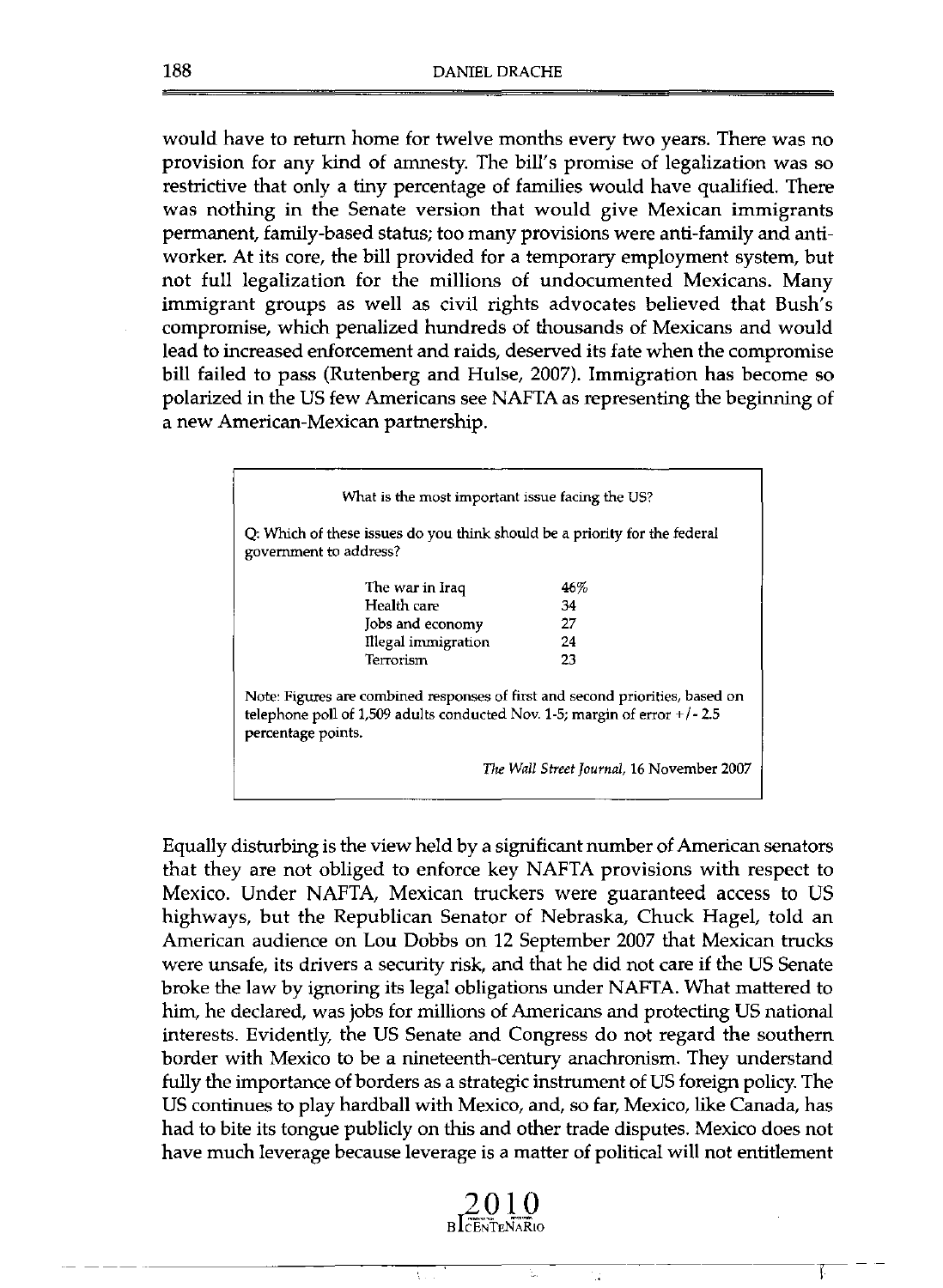(Vega, 2005). So even if Mexico is entitled under the legal rules of NAFTA, it does not have the leverage to deal with congressional disregard of international obligations. In the beltway, is there anyone who will champion a revitalized North American community? Are there any supporters in the inner cirele of power? Who is waiting in the wings to lead the charge? So far Mexico has no US political champion willing to put themselves and their career on the line.

# X. The Canada-Mexico-US Strategic Partnership

In his Memoirs 1939-1993, Brian Mulroney, Canada's former Prime Minister and champion of the 1984 Canada-US free trade agreement, recounts how little enthusiasm there was in the higher echelons of Ronald Reagan's administration for the dramatic step of signing the Canadian-US Free Trade Agreement, the big idea of Canadian conservatives at that time, which would open the road to NAFTA five years later. Up to the very end of the two years of difficult negotiations, Mulroney believed that the Canada-US free trade agreement would fail. In his account, he says that no one in Washington really cared. North American integration had no champion in the inner cireles of the George H.W. Bush administration and US negotiators operated in political silos (Mulroney. 2007).

In the US, Reagan had to ask the Senate Finance Committee for a green light before beginning negotiations. The vote was tied twelve to twelve; under the committee's rules, this gave the Reagan administration the right to proceed. As late as 2 October 1984, in the final hours before the legal deadline to conclude the Agreement, Mulroney told his cabinet that without a number of smal! concessions on the binding dispute resolution mechanism, he had instructed Canada's chief negotiator, Simon Reisman to walk away from the deal. Mulroney muses that it was easier for the US to reach an agreement with its Cold War enemy, the Soviet Union, on limiting the number of strategic missiles than to negotiate free trade with its 'best friend and eternal neighbour.' Puzzled by his own government's lack of traction, he argues that no one in the Reagan administration seemed to care very much if negotiations succeeded. lt was a huge risk for Mulroney's newly minted government to propose free trade with Canada's powerful neighbour, and the conservatives were pununelled daily in parliament by the Opposition. None of the high drama registered on Reagan's radar screen. Most curiously, Reagan's inner cirde did not regard Canada as a strategic partner, a status that Britain enjoyed. The evidence here contradicts the idea that Canada has a special relationship forged by geography, social values, and language. The first giant step towards North American free trade was largely a non-event hardly registering in the inner cirdes of the White House and Congress (Mulroney, 2007).

Mulroney's autobiography should be read sceptically, as he would like the reader to believe that the only reason a free trade debacle was avoided was due to his considerable diplomatic skills and wire pulling with Bush Sr. and his

 $2010$  B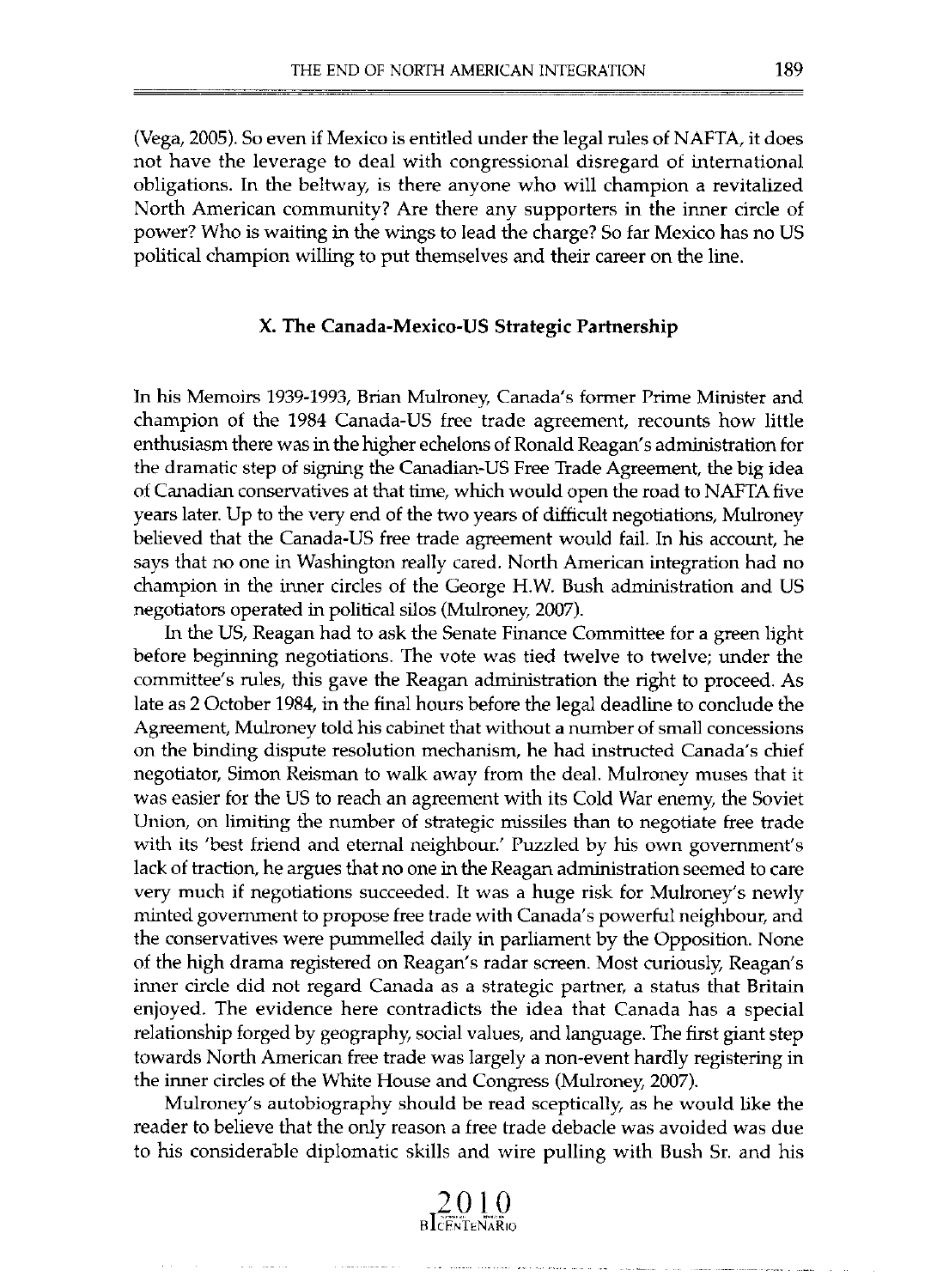carefully cultivated personal relationship with Reagan. Scholars and the public must interrogate the absence of a strong geopolitical imperative at work. Scholars remind us that the negotiations and final agreement were in fact driven by the more powerful logic of self-interest and opportunism on both sides. A big picture story? The historical record does not support such a grand assumption.

On the other hand, the NAFTA deal with Mexico involved a ferocious fight in the US Senate and Congress led in part by billionaire Ross Perot, an enormously talented and savvy right-wing populist who warned against the sucking sound of hundreds of thousands of US jobs being lost to the maquilad ora industries. He was wrong about his most publicized claim but right about the negative impact of NAFTA depressing US working-class salaries for those who did not lose their jobs to outsourcing. Fast-forward to 2007, the same arguments were still much in evidence. Economists and experts failed to document, to anyone's satisfaction, the number of jobs lost or gained because of, or despite, belonging to the exclusive NAFTA club.

Canadians continue to be obsessed with how things work in government and how much policy autonomy they have with the US. In their 2007 book, Unexpected War, Canada in Kandahar, Janice Gross Stein and Eugene Lang take to task the senior officials who were feeding politicians their best policy counsel about Canada's combat role in Afghanistan. Like Mulroney, who was obsessed with the Americans, officials in the Prime Minister's Office convinced themselves that if Canada turned down the Bush administration on Afghanistan "catastrophic" consequences would ensue. None of this doom-Iaden mindset proved correct. The Americans hardly remembered that Canada did not sent troops to Iraq and turned down participation in Bush's ballistic missile defence program. As Lang writes, "We grossly overstate our importance in Washington. They really don't care that much about us. But the advice our politicians get is that they care deeply. It's self-absorbed. It's not a realistic view of Canada's role in the world and our relationship with the US" (Wente, 2007).

### XI. **The** Geo-Political Lessons Learned

The lesson learned is that the North American community ideal is a very fragile construction. Neither Canada nor Mexico has significant leverage in the corridors of power in Washington. Both countries remain neighbours rather than partners in the US public policy world. It is often lamented by policy elites in both countries that they never receive the "face time" they merit. It is surely a bitter pill for the Mexican political class to swallow that Mexico's influence with Washington in key policy areas is markedly less today than it was when Vicente Fox became president in 2000. It is also sobering to note that Brazil has overtaken Mexico as the most influential geopolitical country in Latin America.

BLCENTRNARIO

 $\overline{\phantom{a}}$  $\cdot$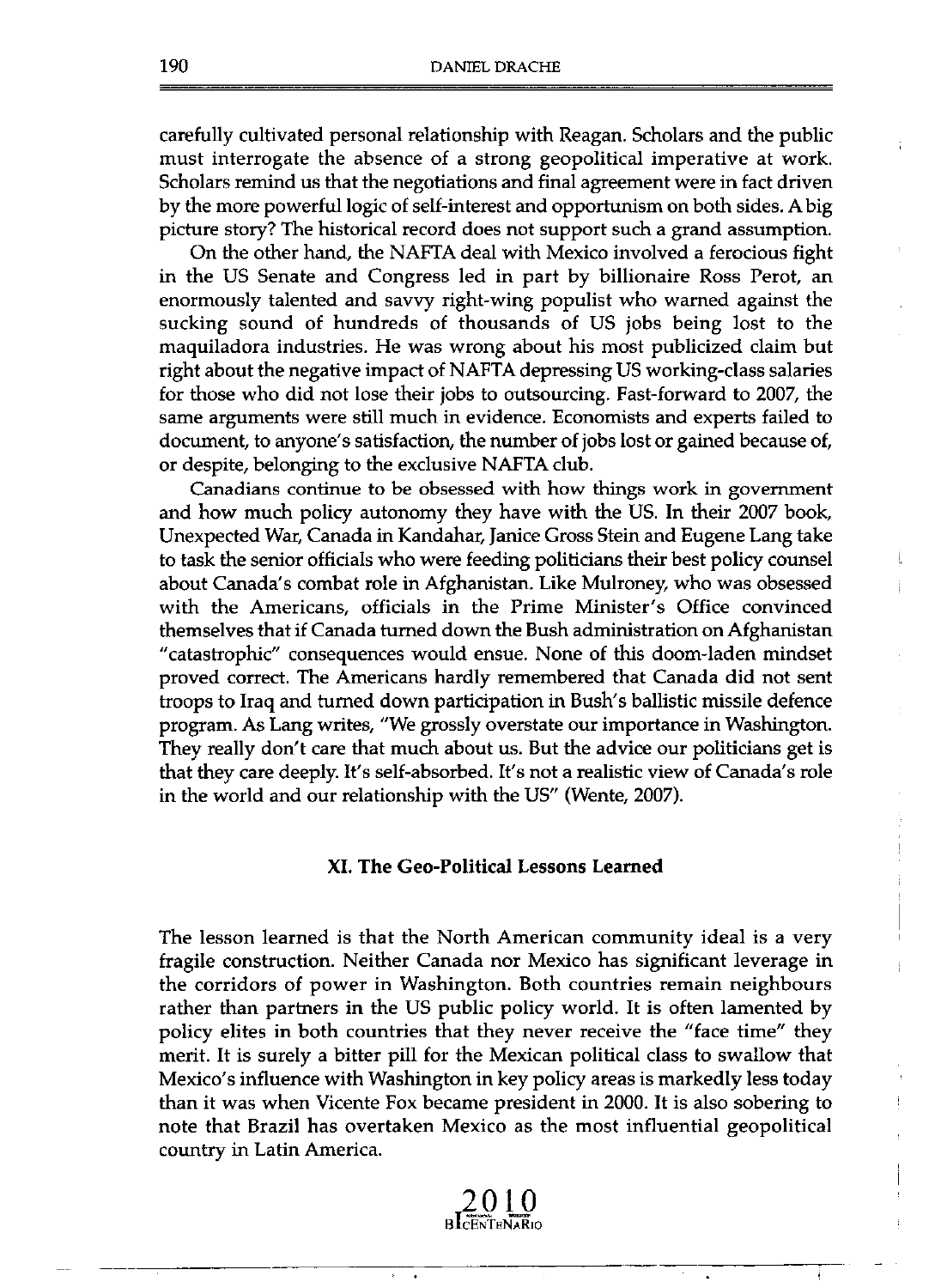Many experts are of the view that wilh fifteen years of economic integration under its belt Mexico made the wrong choice with NAFTA. By focusing so exclusively on gaining access to the US market, Mexico's commercial and foreign policy is dangerously unbalanced wilh respect to the rest of Latin American and the EU. No one could have predicted that Mexican industry would be mauled by China's rise to pre-eminence in the global economy. Equally, Mexicans can only be ambivalent at best about exporting hundreds of thousands of both skilled and unskilled citizens to seek employment opportunities abroad. The out migration of Mexicans has to be regarded as a human stain on Mexico's present and future. Many scholars, such as Dani Rodrick, have underlined the fact that Mexico's growth rate post-NAFTA is actually lower in 2006 than before the Mexican political class signed on to the NAFTA train (Rodrik et.al., 2005). While it is unlikely that [Mexico can easily sever its structural relationship of enormous complexity it can downsized and redirected. It is only a matter of time before Mexico rediscovers the need for a very different kind of developmental trajectory.

The planned exodus of social and human capital comes at a huge cost to Mexico's self-esteem and a more robust economic performance. There is now an emerging consensus that Mexico's paltry three percent annual GDP growth rate needs to be doubled or tripled if it expects to support a vigorous attack on poverty eradication and give the forty percent of the population living at or below the poverty line new life opportunities (Drache and Froese, 2005). Despile more access to US markets than any other southern economy, Mexico's performance can only be described as sub-standard. lt has yet to address many difficult, urgent domestic priorities. Belonging to NAFTA has become a crutch for a badly performing economy, not a solution to moving forward. The singular focus on the American market wilh NAFTA has created significant structural rigidities and with Mexico's benefits from NAFTA winding down, the pressures to address domestic problems can only increase in the coming years.

The three NAFTA partners face very different futures from their relations with the global south and the seismic changes unleashed by China and India. Mexico has lost hundreds of thousands of jobs to China as production has shifted out of the maquilidoras to cheap assembly zones in China. With the strong Canadian dollar, Ontario manufacturing has been clobbered, losing over 300,000 manufacturing jobs in the last two years. Strategically, China has the full attention of Washington and has replaced Canada as the US's largest trading partner. This has had immediate effects for both NAFTA partners (Arthurs, 2000). In the US, new evidence links the negative impact of global free trade to the policy-induced inequality experienced by a large proportion of the population whose jobs cannot be off-shored. Many economists estimate that US wages have persistently fallen over the NAFTA decade, depressed by highly competitive and fragmented union-free labour market practices (Bivens, 2007).

**2010 BICENTENARIO**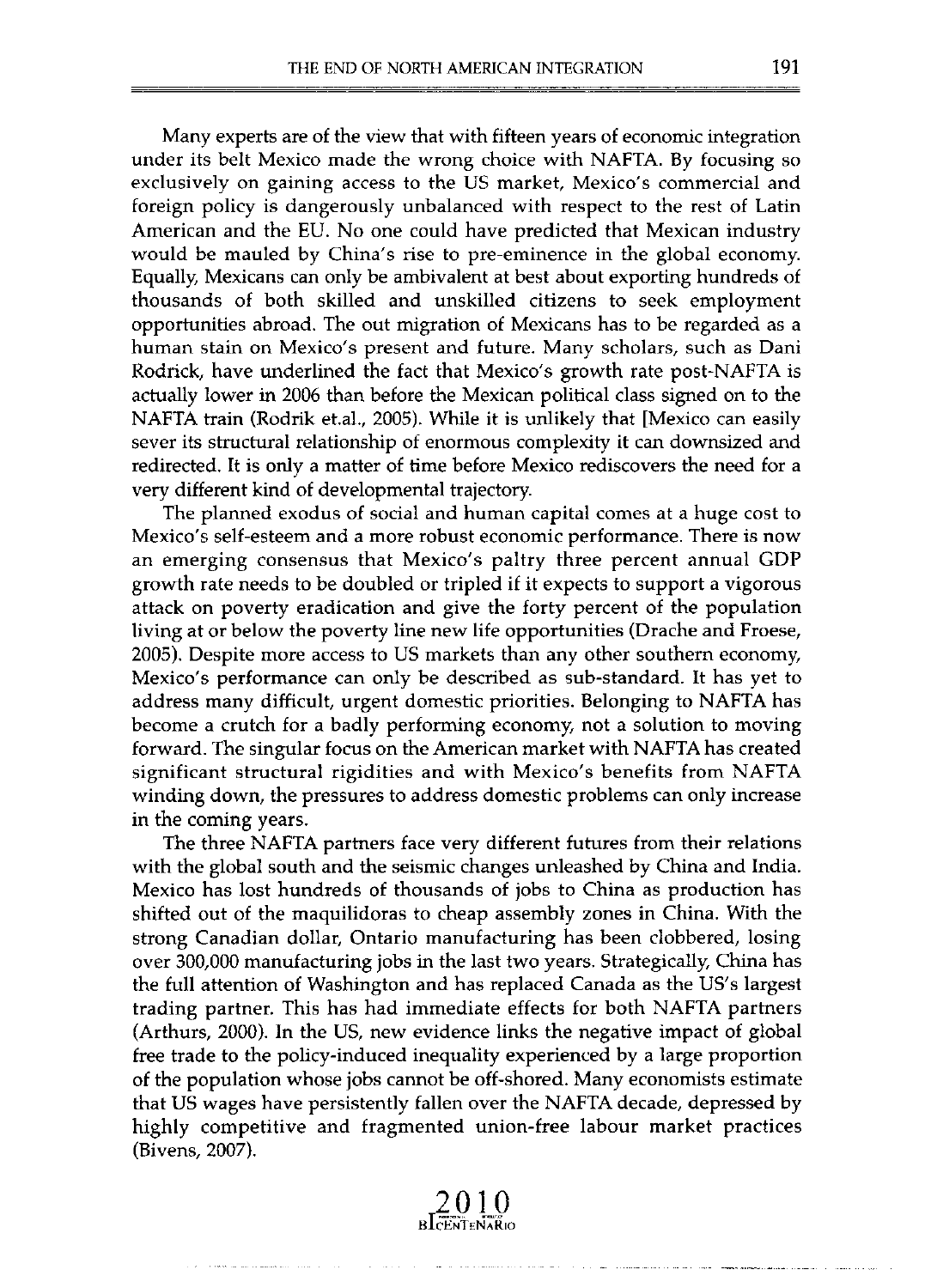### XII. Shrinking Govemments: Competing National Agendas

As North Americans look to the future, North American state-market relations are more anchored than ever in the competing and conflicting big picture realities of each of the NAFTA partners. Quite independently, the Bush and Harper administrations busily shrank their govemment tax base by cutting tax rates for the wealthy and corporations. Paul Krugman and many others documented the Bush's administrations corporate largesse to the top one percent of American income eamers. The top two percent of Americans own eighteen percent of US wealth. This concentration of wealth is unprecedented creating more millionaires and billionaires than at any other time. According to Forbes, thirty-nine US billionaires represent 4.5% of the US GDP (Wolf, 2007). In 2007, the Harper govemment reduced the GST, one of the government's largest sources of revenue; corporate income tax is scheduled to fall from twenty-one percent to fifteen percent by 2010 and will be the lowest in the G-7 (Chase, 2007). What is significant is that in taking these dramatic initiatives, both govemments sent a clear message that the govemance capacity of future administrations will be much reduced until they had to confront the devastating global crisis in 2008. Since then investing in infrastructure, bailouts and extending employment benefits have become the new normality of govemments as they abandon the neo-liberal practices of the last twenty years.

Strikingly, the Calderón presidency has passed a very modest tax reform bill to hike taxes to pay for badly needed social reforms in health and education, but it is unclear to many observers whether the funds will find their way to these critically important areas of public life. Taxation revenue is, at all times, critical for promoting social solidarity and investing in human capital, although tax reform is constantly a wedge issue for politicians and voters.

Compared to a decade ago, North America is entering a period of uncertainty and volatility. In the US, the growing backlash against the Bush administration has resulted in a Democratic majority in the Senate and Congress. The theory of a massive electoral change in US voting patterns with Democrats and Republicans crossing party lines was tested in the 2008 election. Under Obama, optimists believe that the US is heading towards a major course correction. It had become isolated from its allies and global public opinion, and this was worrisome to the US political c1ass. Obama has set out to mend fences. New policy directions are needed but North America is not a priority for this Administration as it needs to navigate a war zone stretching between Afghanistan, Iraq, and Pakistan.

What can be said with certainty is that the political electoral cycle in all three countries is responding to a new constellation of forces after a decade of commercial-driven integration. North America has become ungovemable as a coherent entity without a workable consensus about goals and outcomes. This hypothesis can be tested against the fast-moving set of domestic pressures and competing forces between the NAFTA partners. With so much pressure from below and aboye, where does this leave the Canada-Mexico relationship?

2010 **BICENTENARIO** 

 $\overline{\phantom{a}}$ 

)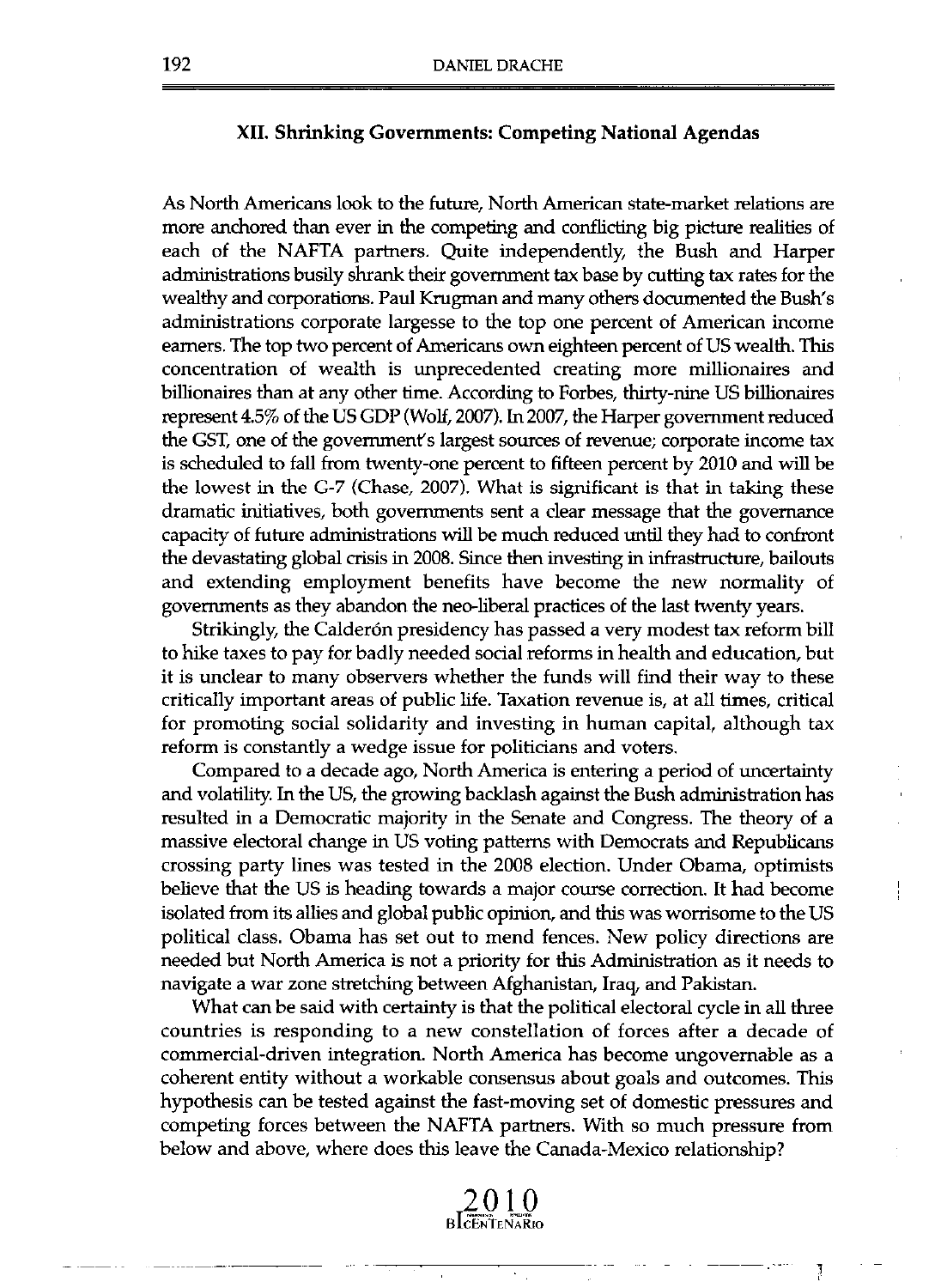### **XIII. The Prospects of a Canada-Mexico Partnership?**

Eeonomieal1y, Canada and Mexico are very modest trading partners. Over the past ten-year period, Canadian exports to Mexico grew from .42 pereent to .78 pereent, hardly a blistering pace. Mexiean exports to Canada are equally modest hovering around the two pereent mark. What is undeniable is that, however disappointing the Canada-Mexieo bilateral eeonomie relationship is, on the larger screen the two countries register on each other's diplomatic radar with an unpreeedented degree of importanee. Hundreds of thousands of Canadian tourists vaeation in Mexico. More significantly, forty thousand Mexican students come to Canada to study. Canadian and Mexican NGOs regularly meet to diseuss the "Canada-Mexico relationship," and Canadian business organization like Council of Chief Executives frequently coordinate public policy interventions with their Mexican counterparts (Drache, 2007).

5till, the Harper government has shifted poliey priorities and made building Canada's relationship with Brazil its number one foreign policy objective in Latin American. There have been missed opportunities, particularly in response to human rights violations in Latin America as well as on the environment. The high point in the Canada-Mexico relationship occurred at the UN in 2003 when both countries worked closely together to bridge the divisions between the Bush administration's unilateral action to invade Iraq and the UN system of multilateralism. Typically perhaps, this singular occasion for Canada and Mexico to cooperate closely came and went without establishing any further basis for diplomatie eooperation.

If there is a final lesson to be learned, it is that despite the billions of dollars in trade and energy flows, our instinctive North American community is only partially anehored in seeurity and eommerce. The need for the tri-management of North American publie poliey did not begin with the signing of NAFTA in 1994 (Cameron and Tomlin, 2000). Citizenship rights, state regulation, and security co-operation lie outside its complex mandate. In these critical areas, inter-state co-operation is essential and unavoidable. It is also a curious omission of the narrow foeus on eeonomic integration that the strategie institution of the border and the government agencies responsible for setting the key policy goals for the eross-border management of the continent has been all but ignored

Canada and Mexico are two very different societies attempting to come to terms with the cumulative and contradietory effects of these micro and macro ehanges. Publie opinion researeh and new studies on social values eall for a strengthening of popular sovereignty, not its dilution (Adams, 2005). In the latest of a series of public opinion polls commissioned by Decima, one of Canada's largest polling firms, seventy pereent of Canadians said that they want government to do more to limit foreign takeovers. Even among eonservative respondents, sixty-six pereent ealled on the government to be

**2010**<br>B 1 centenario

state and a state of the state of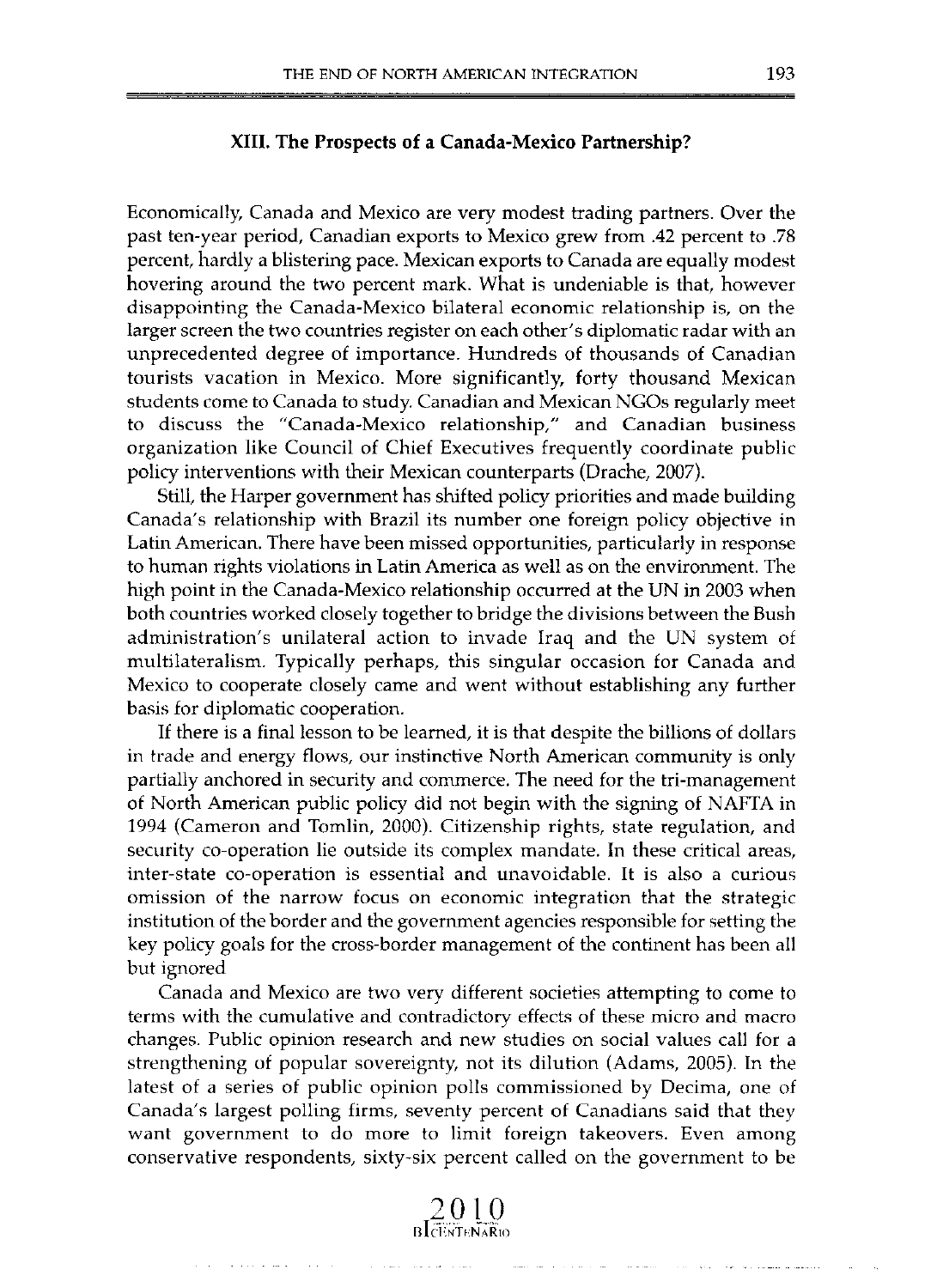proactive. Significantly, seventy-one percent regarded a laissez-faire approach to the free movement of capital abad thing (Deveau, 2006).

# XIV. A Final Lesson Leamed: Soft Power and Sceptical Publics Across a Networked Continent

The North American idea has been part of the policy arsenal of Washington, Mexico City, and Ottawa ever since Frederick Jackson Turner wrote his celebrated American frontier thesis at the turn of the twentieth century (Drache, 2004). System and structure link Canada and Mexico irreversibly to the North American economy, but there are other policy competitors to the security and commerce view of North America. The most powerful and evocative is to envision North America through the lens of diversity and multiculturalism. Some years ago the great Mexican author and poet, Octavio Paz correctly characterized the North American experience as a labyrinth of solitudes. He was referring to the experience of the Mexican migrant living in the barrios of Los Angeles (Paz, 1985). While for some the labyrinth may be negative, in fact it speaks to the multi-Ievel complexity of North America as a prototypical diverse social space encompassing the linguistic and cultural diversity of three distinct societies. The three countries have a need to address what they share in common - from human security to development to human rights to the environment. North American diversity is our common destiny and we should accept the need to be "friends at a distance." Thoreau's gentle words represent the best way for national communities to co-exist and thrive.

Throughout Latin America, there is now a vigorous, well-organized and articulate civil society although the exact nature of civic engagement remains imprecise and highly fluid. Alexis de Tocqueville is one of the fundamental thinkers with respect to citizen group activities and the core ideas behind interest, promotion, and engagement that is voluntary and self-organizing. These dense networks of secondary associations increasingly contribute to social collaboration that is autonomous from the state and bound by a legal order and set of common assumption about the rules. In an information age, there is nothing surprising in the newly empowered citizen/ civil society actor acquiring a voice and presence throughout Latin American society. The increasing contention between a growing individualism and a renewed interest in equality rather than liberty now is part of reframing the public agenda.

At one time it was thought that the growth in formal and informal association would improve at the same speed as equal conditions spread. In fact, UNDP studies on the development of inequality suggest the reverse to be true. Inequality has grown as civil society has become stronger and more

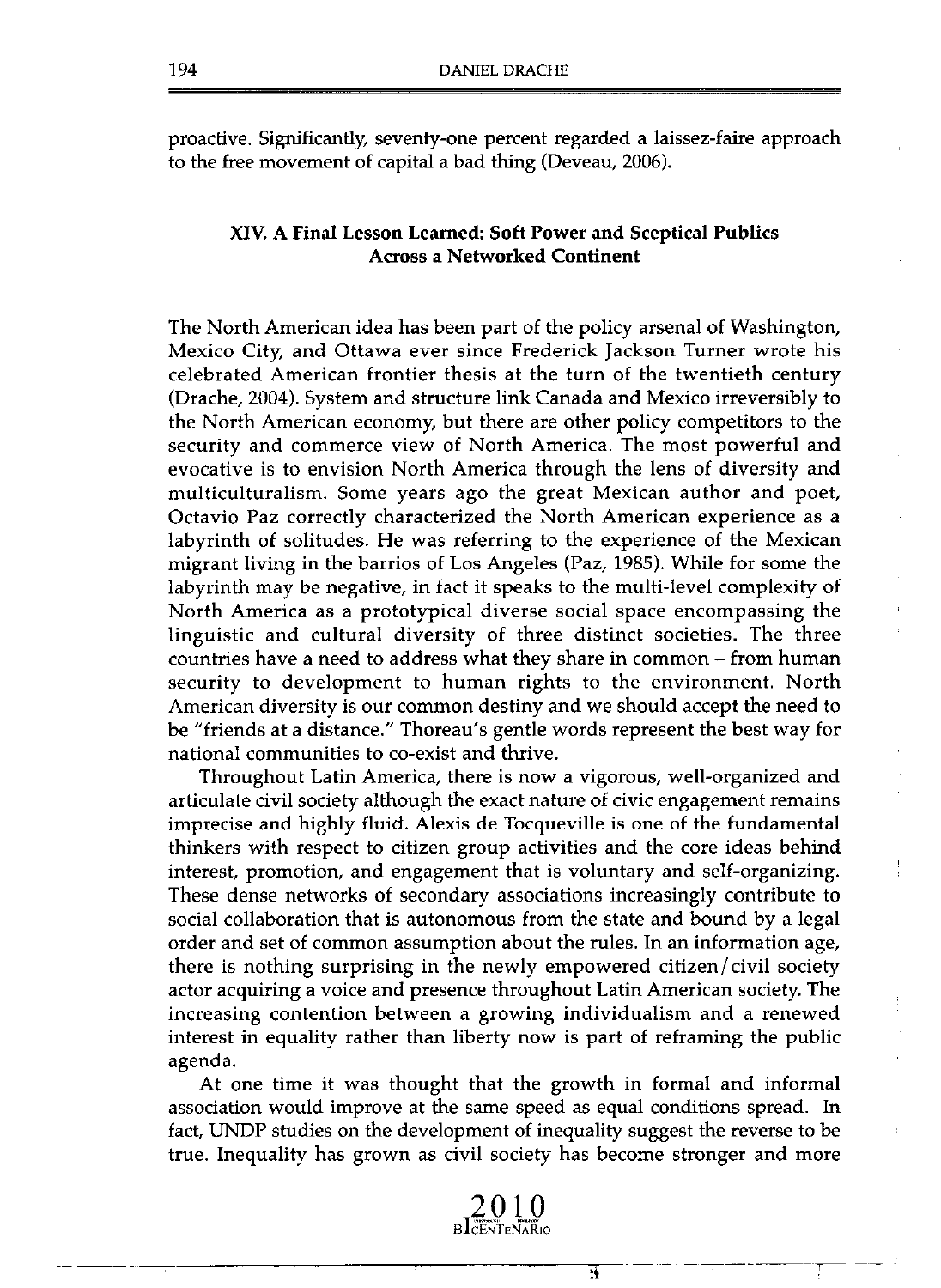autonomous from the state in many countries. Still the growing importance of civil society to the deepening of democracy is undisputed.

So the question are when Canadian and Mexican macro-strategies and US policies go their separate ways, will Mexico and Canada acquire the will-power and conceptual tools to become effective conflict managers of North American integration?

Kissinger (1973) was prescient when he wrote that 'foreign policy is domestic policy,' and if this is true for the US, it doubly applies to Canada and Mexico - countries in which social diversity and multiculturalism define the national identity. They need to nurture and protect their strategic interests.

lf Ottawa expects to be a more effective actor globally, it needs to connect with the Canadian public in ways that it has not chosen to do. Today, what Joseph Nye has called 'the soft power of public opinion' is more critical than ever to Canadian and Mexican foreign policy goals and practices. (Nye, 2004) lf these NAFTA 'twins' expect to chart their own course in the age of the smart citizen and critical, informed counter-publics, public opinion has to be kept on side, consulted, and mobilized.ii Ottawa and Mexico could not change the path of the Bush revolution in foreign policy but, in the Obama era, they will need to build leverage and acquire voice on missile defence, peace-keeping, human rights, agricultural subsidies at the WTO, and global govemance.

### XV. Bibliography

- Adams, Michael (2005). *American Backlas:h The Untold Story of Social Change in the United States.* Toronto: Viking Canada.
	- Alden, Edward, and Holly Yeager (2005) "CAFTA victory revives Bush's ambitions for US trade deals," *Financial Times,* 29 July, Page 9.
- Andreas, Peter and Thomas Bierstecker (2003). *The Rebordering of North America: Integration and Exc/usion* in *a New Security Contexl.* New York: Routledge.
- Archibold, Randal C. (2007). "Debate Raging, Mexico Adds Consulates in U.5." *The New York times,* 23 May.
- Arthurs, Harry (2000). "The Hollowing Out of Canada?" in Jane Jenson and Boa de Sousa Santos eds. *Globalizing Institutions,* London: Ashgate.
- Associated Press (2007). "Border Crossings Fall for Second Consecutive Year." *The New York Times,* 8 November.

Bell, Stuart (2007). "Terror Report Blames CSIS." *National Post* 30 October.

Bivens, Josh (2007). "Globalization, American Wages and Inequality." *EPI Working Paper, at www.epi.org, 6 September.* 

Blumenthal, Ralph (2007). "Sorne Texans Say Border Fence Will Sever Routine." *The New York Times,* 20 June.

Bower, David and David Kaye (2007). "Guantanamo by Numbers." *The New York* Times, 10 November.

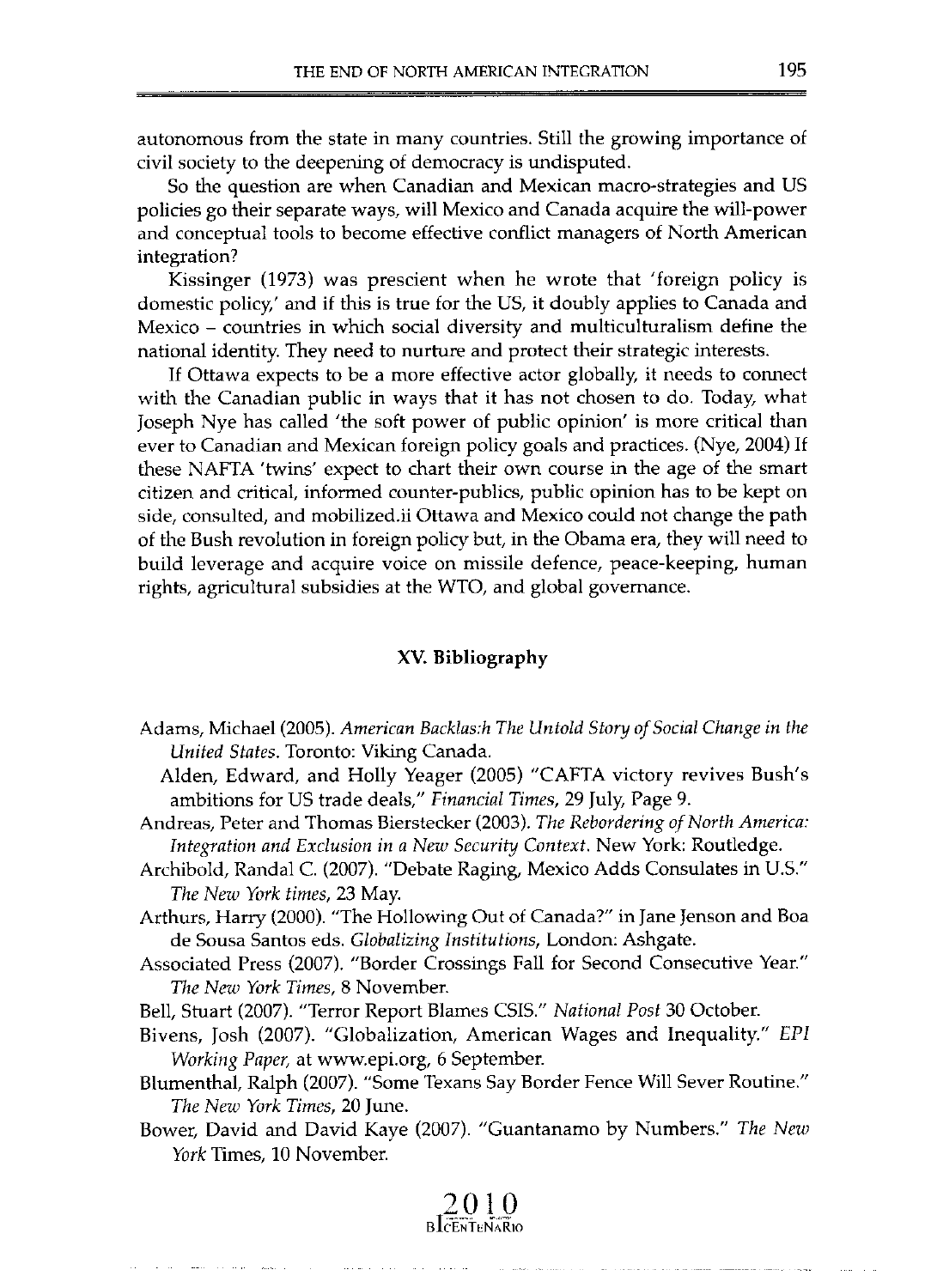- Byers, Michael (2005) *War Law: Understanding International Law and Armed Confliet,* New York: Grove Press.
- Calavita, Kitty (1982). "California's 'Employer Sanctions': The case of the Disappearing Law." Research Report Series, #39, Center for U.S-Mexican Studies, University of California, San Diego.
- Canada, Government of (2007). Reports of the Auditor General, at http:/ / www.oag-bvg.gc.ca/domino/reports.nsf/html/07menu\_e.html.
- Canada, Government of (2006). "Borderline Insecure." *An Interim Report of the Senate Commiltee on National Seeurity and Defenee.* Ottawa.
- CBC News World **In** Depth (2007) "Canadian security eertificates and secret evidence.' at http://www.cbc.ca/news /background / cdnsecurity / security certificates\_secretevidence.html, 23 February.
- Cameron, Maxwe11 and Brian Tomlin (2000). *The Making ofNAFTA: How the Deal was Done.* Ithaca NY: Corne11 University Press.
- Centre for Constitutional Rights (2007). See Illegal Detentions and Guantanamo **and Government Abuse of Power among many other studies on protecting**  rights. http://www.ccrjustice.org / issues
- Chase, Stephen (2007). "Anti-terror costs take to11 on transporters," *Globe and Mail,* November 22.
- Chase, Stephen (2007). "Ottawa doles out \$60 billion in tax relief." *The Globe and Mail,* 31 October.
- Chase, Stephen (2007). "Canada cries foul over U.S. border taxes," *Globe and Mail,* June 2.
- Clark, Gabriel (2007). "Federal Institutions **In** the Postal Service We Trust." *The Globe and Mail,* 21 May.
- Clarkson, Stephen (2003). *Uncle Sam and Us*. Toronto: University of Toronto Press.
- Confessore, Nicholas (2007). "Lou Dobbs Crusade Against Spitzer's Driver's Liscense Plan for Illegal Immigrants." *The New York Times,* 17 October.
- Deveau, Scott (2006). "Anti-terrorism laws intrusive, Canadians say." *The Globe and Mail,* 14 November.
- Drache, Daniel ed. (2008a). *Big Pieture Realities: Canada and Mexieo at the Crossroads,* Waterloo On: Wilfred Laurier UP.
- Drache, Daniel (2008). *Defiant Publics: the Unpreeedented Reach of the Global Citizen,* London: Polity Press.
- Drache, Daniel (2007). *La Ilusión Continental: Seguridad fronteriza y la búsqueda de una identidad Norteamericana.* Mexico City: Siglo XXI.
- Daniel Drache (2004). *Borders Malter: Homeland Seeurity and the Search for North Ameriea.* Halifax: Fernwood.
- Drache, Daniel and Marc Froese (2005). The Great Poverty Debate, at www.robarts.yorku.ca. Toronto.
- Draper, Robert (2007). *Dead Certain: The Presideney of George W Bush.* New York: Free Press.
- Eaton, Leslie (2007). "US Prosecution of Muslim Group Ends in Mistrial." The *New York* Times, 23 October.

**2010**  BLCENTEN.4R10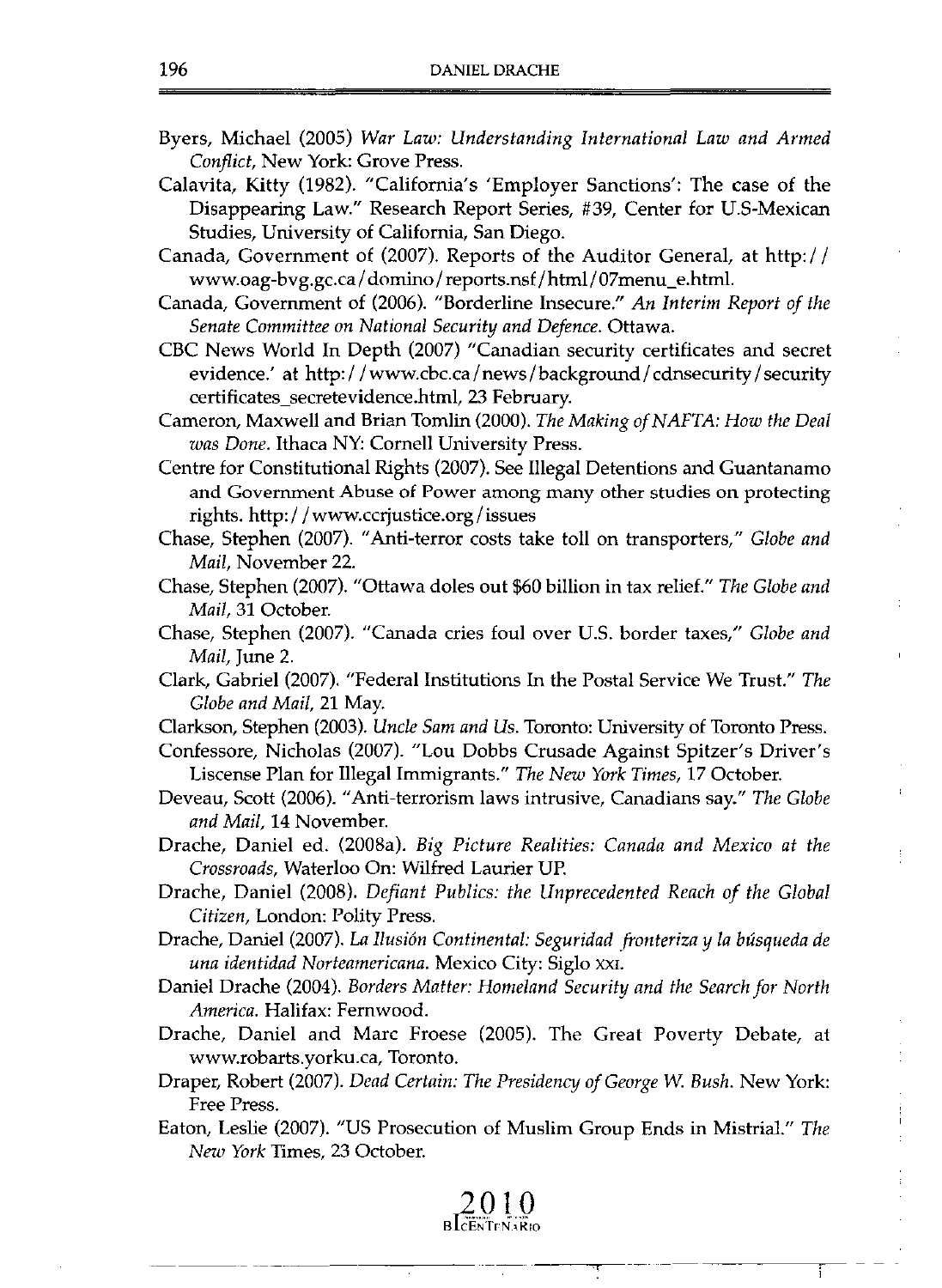- Farmelo, Martha and Alan Cibils (2003). "Argentina's President's First 100 Days Break from 30 Years of Business-As-Usual." at http:/ / americas.irconline.org / articles / 2003 / 0309kirchner.html. 30 September.
- Freeman, AJan And Bill Curry (2007). "Border Among Key Issues At Summit's Opening." *The G/obe and* Mail, 21 August.
- *G/abe and Mail* (2007). "The State of Public Opinion in Canada: the Greening of Canada, Strategic Counsel." http://www.thestrategiccounsel.com/our\_ news/ polls/2007-0l-17%20GMCTV%20Jan%2011-14%20f.pdf. 17 January.

Gambrill, Monica ed. (2006) *Diez años del TLCAN en México, Mexico: CISAN.* 

- GoJdsmith, Jack (2007). *The Terror Presidency Law and Judgement inside the Bush Administration,* New York: Norton.
- Greenberg, Karen J. (2007). *The Torture Debate in America.* New York: Cambridge University Press.
- Haglund, David G. (2003). "North American Cooperation in an Era of Homeland Security.'Orbis 47:4.
- Hall, Mimi (2007). "15,000 want off terror watch list TSa struggles to handle back1og." *USA Today,7* November.
- Hollingsworth, 1. Rogers and Robert Boyer, eds. (1997). *Contemporary Capitalism: the Embeddedness of Institutions.* Cambridge and New York: Cambridge University Press.
- Holstege, Sean (2007). "Chertoff will highlight progress along border." *The Ayizona Republic* 6 November.
- Intemational Federation for Human Rights (2007). "Complaint Filed Against Former Defense Secretary for Torture, Abuse at Guantanomo and Abu Grahib. at www.fidh.org. 26 October.
- Jang, Brent (2007). "Air Security: demand angers Canadians." *The Globe and Mail.* 11 October.
- Jervis, Robert (2004). "Understanding the Bush Doctrine." in *American Foreign Theoretica/ Essay,* G.John Ikenberry ed. New York: Pearson-Longman.
- Kershaw, Sarah (2007). "US. Rule Limits Emergency Care for Immigrants." *The New York Times.* 22 September.
- Kissinger, Henry (1973) *A World Restored,* Gloucester, MA: P. Smith. Leeder. Jessica (2007). "Arar Fallout shows anti-terror laws unjust, activists say." The *G/abe and Mai/.* 22 October.
- Marotte, Bertrand (2007). "Producers slam U.S. tests for Canadian meat, poultry." *The Globe and Mail.* 5 November.
- McKinley Jr., James (2007). "In Mexico, Bush Seeks to Bolster Uneasy Alliance." *The New York Times,* 13 March.
- MuJroney, Brian (2007) *Memoirs* 1939-1993, Toronto: Random House.
- Nye, S. Joseph (2004). *Power in Ihe Global Information Age From Realism* lo *Gloflalizalion.* New York: Routledge.

Paz, Octavio (1985). *Labyrinth of Solitude.* New York: Grove Press.

The Pew Research Centre for the People and the Press (2007). See Survey Reports, http://people-press.org / reports

> **20]0 HIl:IN':¡ ENARIU**

> > a malaysia na mara

a construction and control